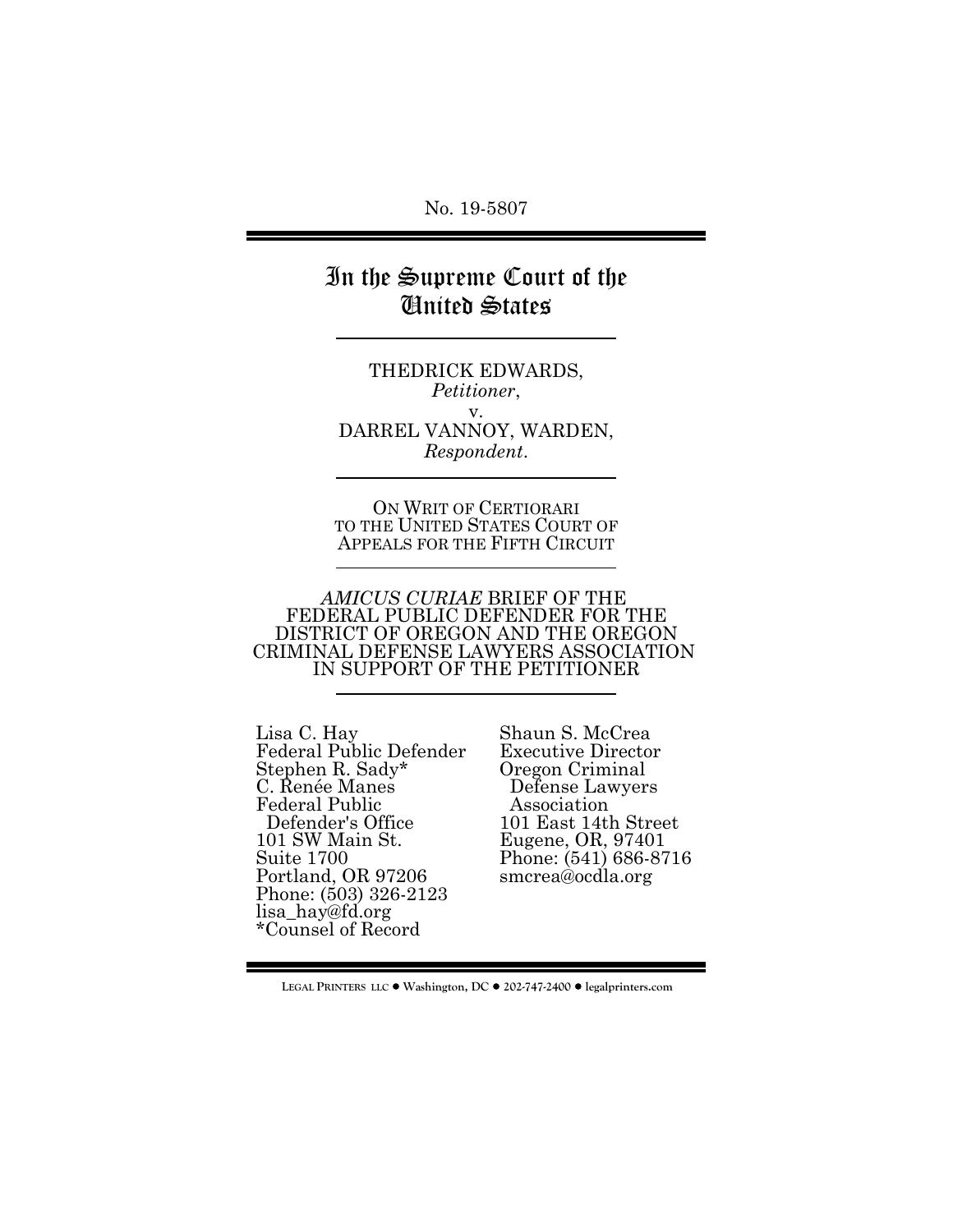# **TABLE OF CONTENTS**

| ٠<br>۰. |
|---------|
|---------|

| Statement Of Interest<br>1                                                                                                                                                                                                                                                         |
|------------------------------------------------------------------------------------------------------------------------------------------------------------------------------------------------------------------------------------------------------------------------------------|
| Summary Of Argument<br>2                                                                                                                                                                                                                                                           |
| $\overline{4}$                                                                                                                                                                                                                                                                     |
| A. As The Number Of Cases On Direct<br>Appeal Reflects, The Number Of Cases<br>Potentially Requiring Litigation On<br>Collateral Review Is Relatively Low<br>$\overline{4}$                                                                                                        |
| B.<br>In Other Criminal Justice Contexts,<br>Retroactive Changes Have Resulted In<br>The Efficient Review And Resolution Of<br>Thousands Of Prior Convictions And<br>Sentences, With Relatively Few Cases<br>Requiring Litigation $\ldots \ldots \ldots \ldots \ldots \ldots$<br>9 |
| C.<br>The Likely Result Of A Grant Of<br>Relief To Mr. Edwards Will Be That<br>The Majority Of Affected Cases Will<br>Be Resolved Through Negotiation $\ldots \ldots$<br>15                                                                                                        |
|                                                                                                                                                                                                                                                                                    |

i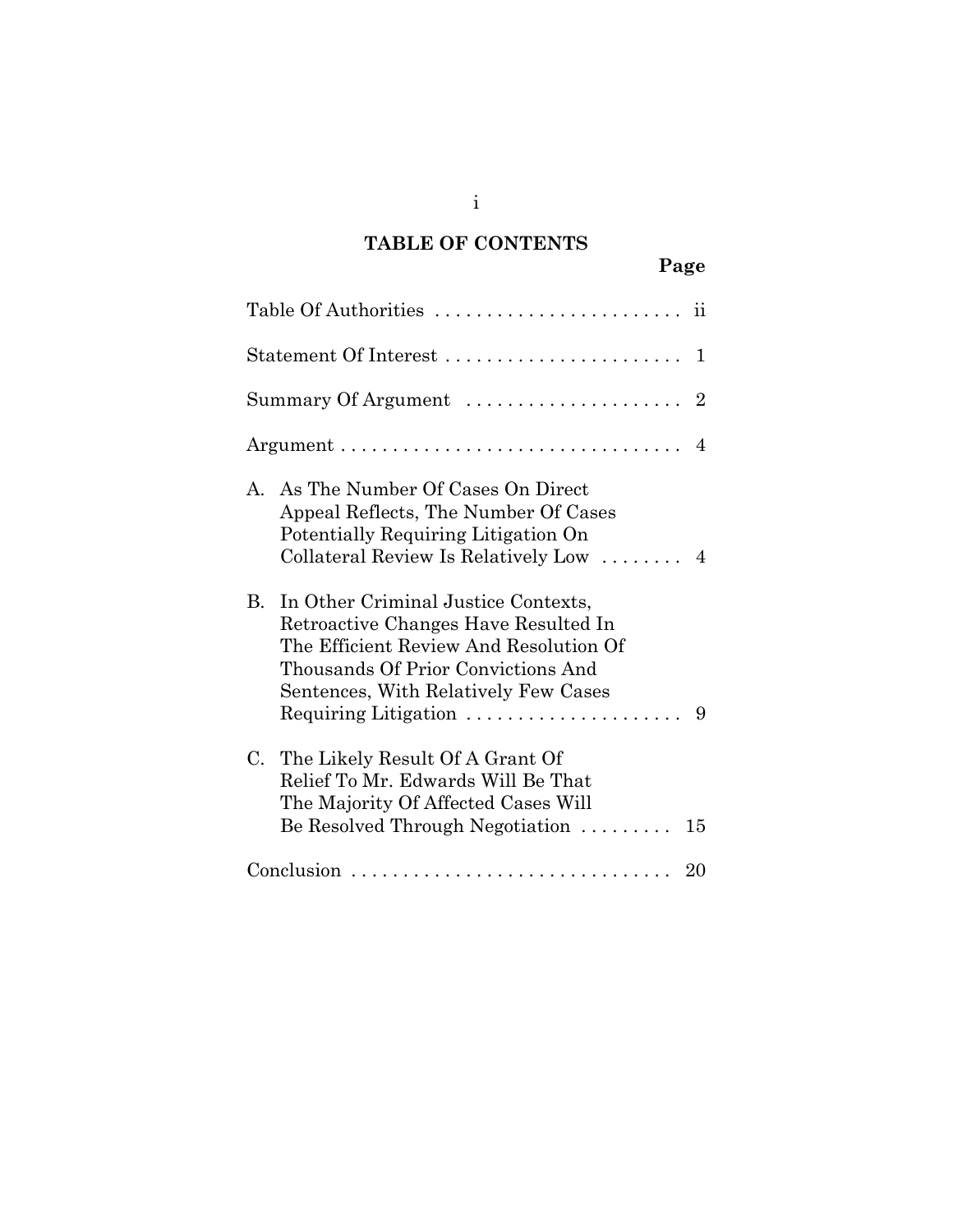# **TABLE OF AUTHORITIES**

# **Cases Page(s)**

| Johnson v. United States,                                                                                                   |
|-----------------------------------------------------------------------------------------------------------------------------|
| Lafler v. Cooper,<br>19                                                                                                     |
| McGirt v. Oklahoma,<br>No. 18-5926, 2020 WL3848063<br>$(U.S., July 9, 2020) \ldots \ldots \ldots \ldots \ldots \ldots$<br>3 |
| Pinnell v. Palmateer,<br>200 Or. App. 303, 114<br>P.3d 515 (Or. App. 2005) $\ldots \ldots \ldots \ldots \ldots$             |
| Ramos v. Louisiana,<br>139 S. Ct. 1647 (2020) <i>passim</i>                                                                 |
| United States v. Booker,<br>$543$ U.S. 220 (2005)<br>11, 17                                                                 |
| United States v. Welch,                                                                                                     |

# **Constitutional Provisions**

|--|--|--|

ii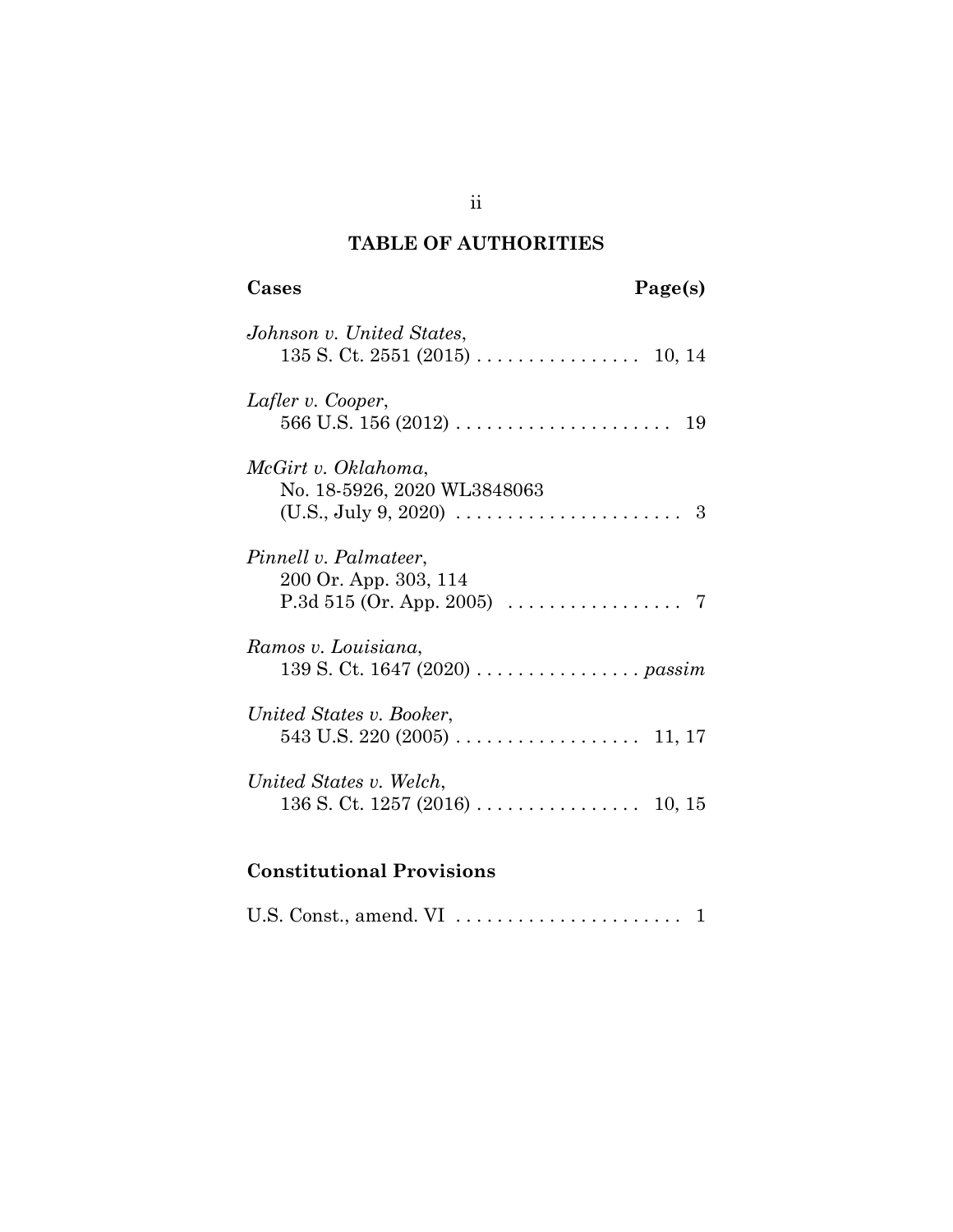# **Legislation, Statutes And Rules**

| 18 U.S.C.<br>$\S 924(e)(2)(B) \ldots \ldots \ldots \ldots \ldots \ldots \ldots$<br>10                |
|------------------------------------------------------------------------------------------------------|
| 28 U.S.C.<br>§2254<br>$\S~2255$<br>14                                                                |
| Fair Sentencing Act of 2010,<br>Pub. L. No. 111-220,<br>$\S$ 2(a), 124 Stat. 2372 (2010)  10, 12, 13 |
| First Step Act of 2018,<br>Pub. L. No. 115-391,<br>$132$ Stat. 5194 (2018)  10, 12, 13               |
| Oregon Rules of Professional Conduct<br>$3.5(c)$<br>7<br>$3.5(e)$<br>7                               |
| Oregon Uniform Trial Court Rules<br>$3.120$                                                          |
| <b>Supreme Court Rules</b><br>37.6<br>1                                                              |
| United States District Court, Oregon,<br>Local Rules of Civil Procedure<br>48-2                      |

iii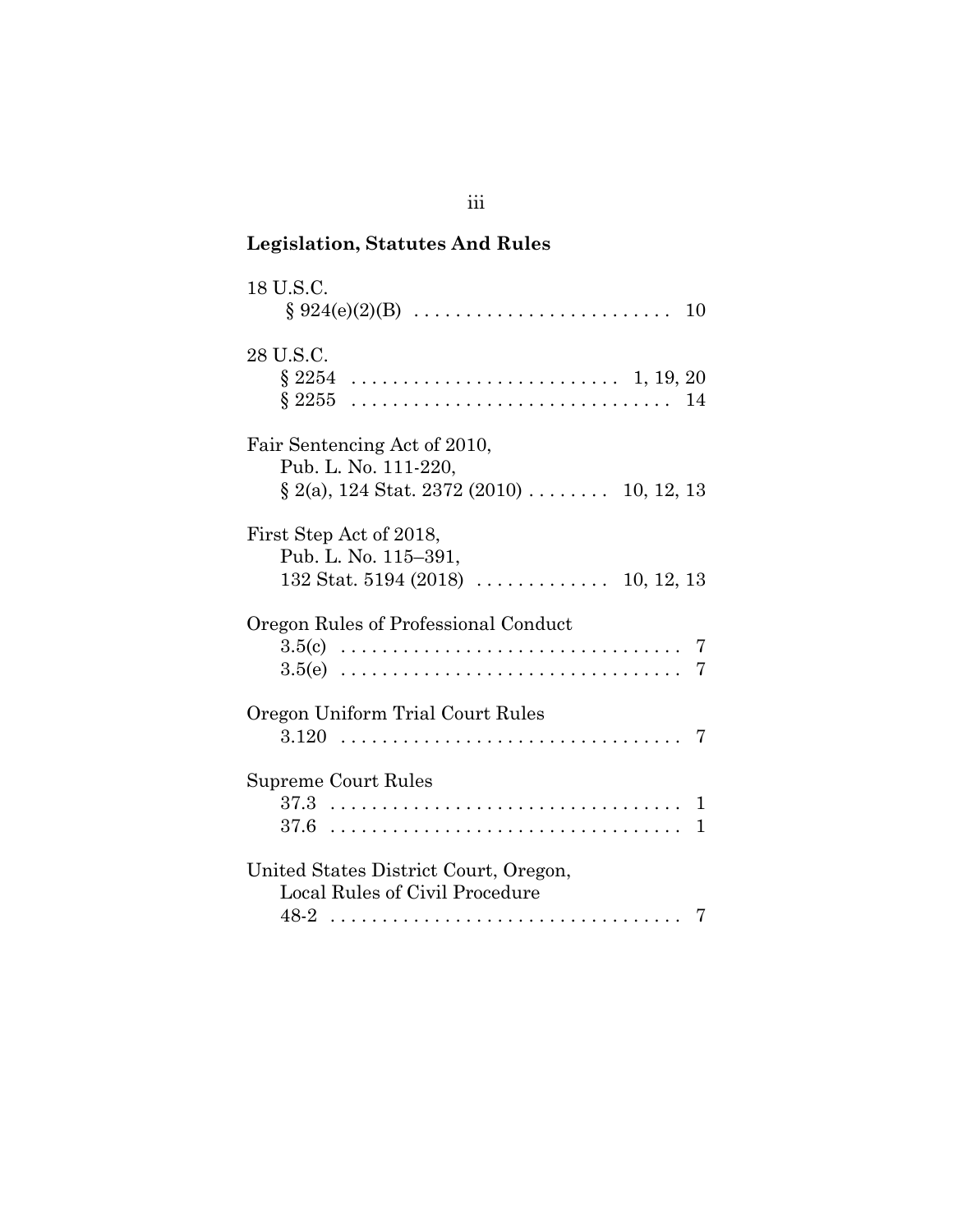# **Other Authorities**

| <i>Brief of Amicus Curiae State of Oregon in</i>                                                                                                                                                                                                                          |
|---------------------------------------------------------------------------------------------------------------------------------------------------------------------------------------------------------------------------------------------------------------------------|
| Support of Respondent, filed in Ramos                                                                                                                                                                                                                                     |
| v. Louisiana, USSC Case No. 18-5924<br>4                                                                                                                                                                                                                                  |
| Oregon Office of Public Defense Services<br>Appellate Division, On the Frequency<br>of Nonunanimous Felony Verdicts in<br>Oregon: A Preliminary Report to the<br>Oregon Public Defense Services<br>$Commission (May 21, 2009) \dots \dots \dots \dots$<br>7               |
| Schmitt, Glen, Lou Reedt & Kenneth Cohen,<br>Analysis of the Impact Of the Crack<br>Cocaine Amendment if Made Retroactive,<br>Letter to the Chair and Commissioners<br>of the U.S. Sentencing Commission<br>$(October 3, 2007) \dots \dots \dots \dots \dots \dots$<br>11 |
| U.S. Sentencing Commission, First Step Act<br>of 2018 Resentencing Provisions<br><i>Retroactivity Data Report (January 2020)</i><br>13                                                                                                                                    |
| U.S. Sentencing Commission, <i>Preliminary</i><br>Crack Cocaine Retroactivity Data Report<br>$(June 2011)$<br>12                                                                                                                                                          |
| U.S. Sentencing Commission, Public<br>Hearing on Retroactivity, Judge Ricardo<br>H. Hinojosa, Presiding (November 13,<br>2007)                                                                                                                                            |

## iv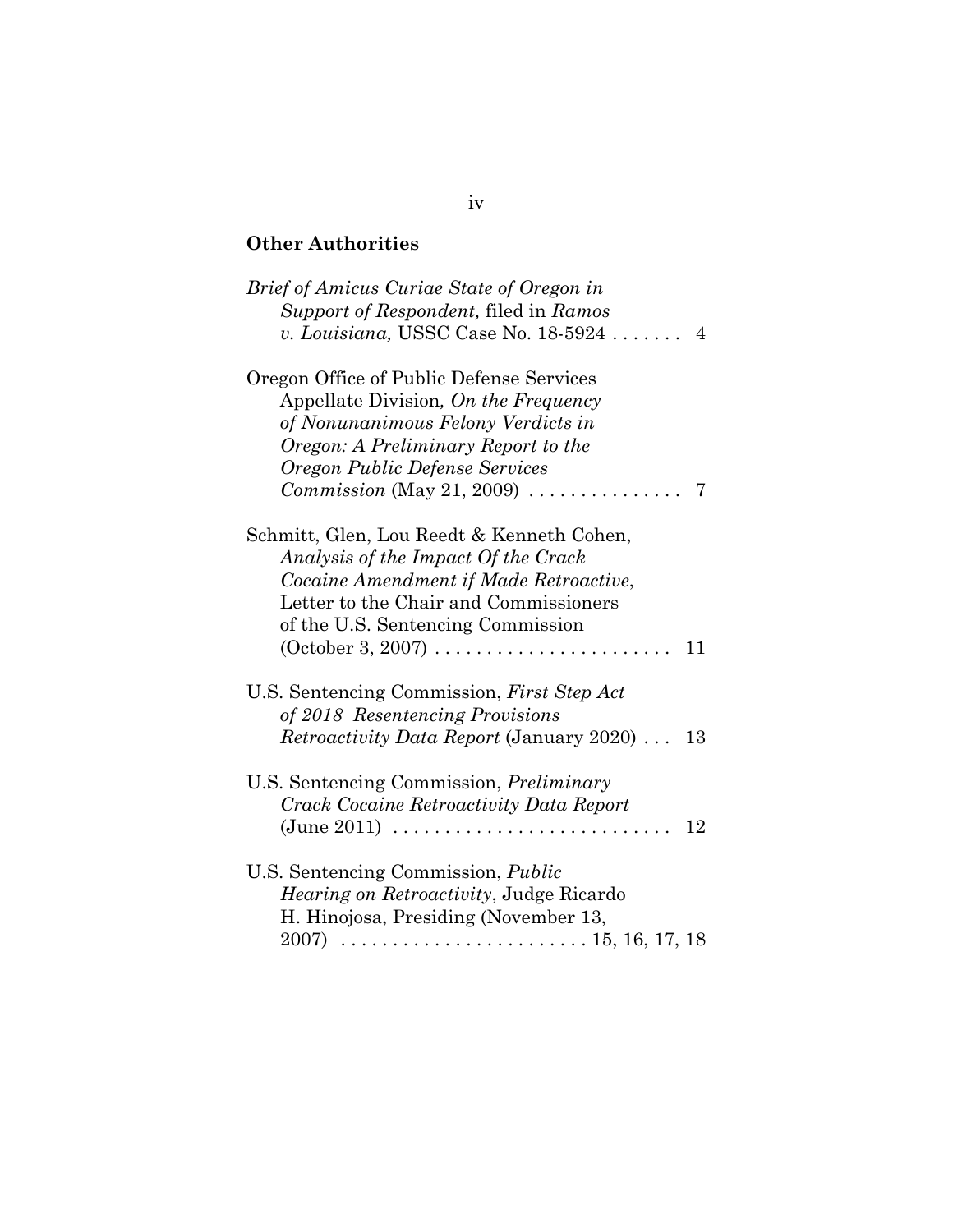| U.S. Sentencing Commission, Report to<br>Congress: Impact of the Fair Sentencing<br>Act of 2010 (August 2015)<br>12 |
|---------------------------------------------------------------------------------------------------------------------|
| U.S. Sentencing Commission, Retroactivity $\&$<br>Recidivism: The Drugs Minus Two                                   |
| $A$ mendment (July 2020) $\ldots \ldots \ldots \ldots$<br>13, 14                                                    |
| Wilson, Conrad, Oregon DOJ Concedes                                                                                 |
| Hundreds Of Non-Unanimous Verdicts                                                                                  |
| Should Be Tossed, OREGON PUBLIC                                                                                     |
| BROADCASTING (May 12, 2020) $\ldots \ldots \ldots$                                                                  |

v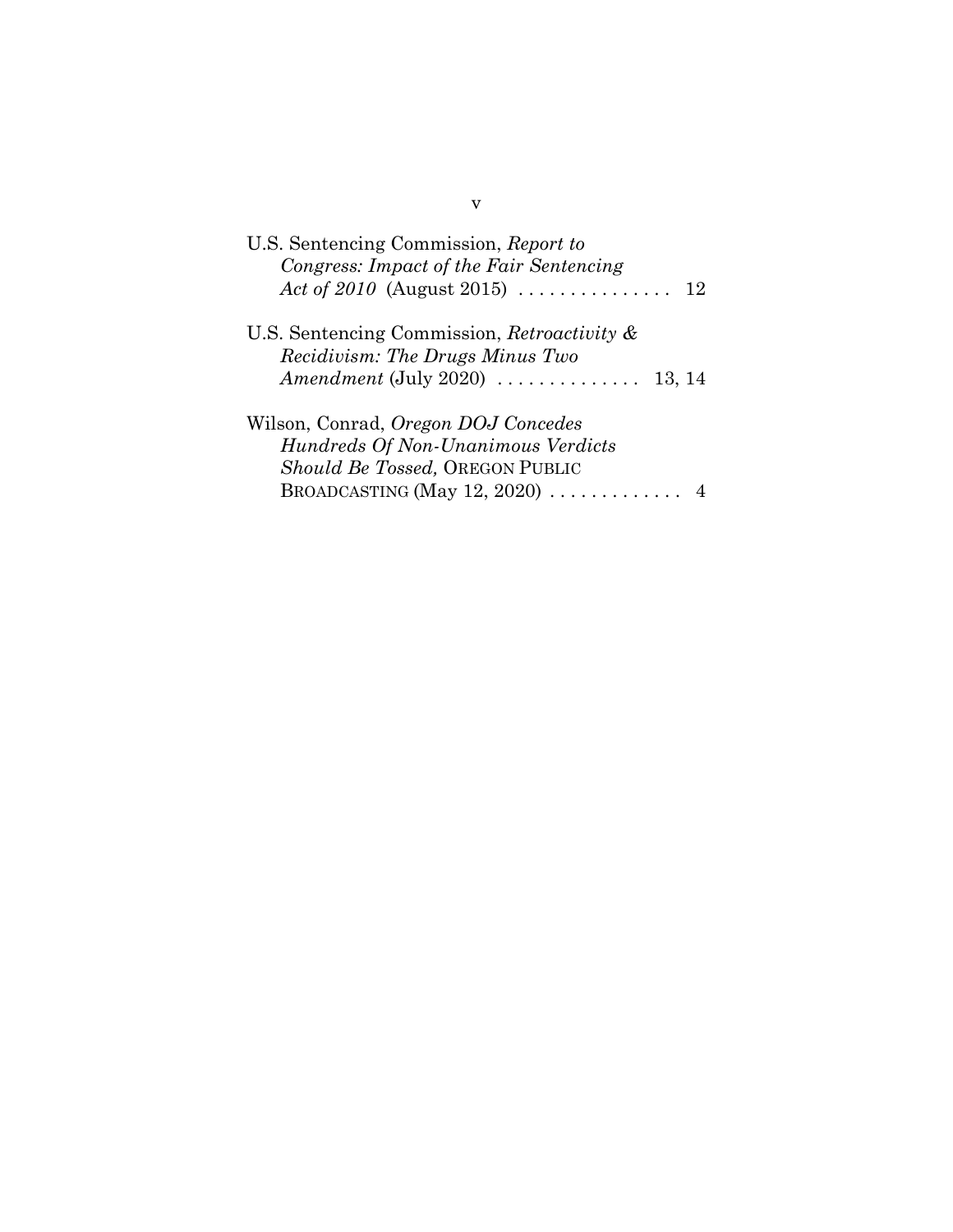#### **Statement Of Interest**<sup>1</sup>

Based on appointments pursuant to the Criminal Justice Act, the Federal Public Defender for the District of Oregon represents petitioners in actions pursuant to 28 U.S.C. § 2254 who are challenging their Oregon state court convictions as obtained in violation of their federal constitutional rights. Attorneys in this office have long identified Oregon convictions based on non-unanimous juries as a source of injustice, both as a Sixth Amendment violation and as diluting the right to proof beyond a reasonable doubt and implicating the Equal Protection Clause. This Court vindicated the Sixth Amendment right to a unanimous jury in *Ramos v. Louisiana*, 139 S. Ct. 1647 (2020). However, our clients with convictions based on non-unanimous jury polls will remain imprisoned unless *Ramos* applies retroactively. If the decision in *Ramos* applies retroactively to Mr. Edwards, the decision will also apply to the limited number of petitioners who have asserted the same claims in their § 2254 petitions in federal court.

The Oregon Criminal Defense Lawyers Association (OCDLA) is a non-profit organization based in Eugene,

<sup>1</sup> Pursuant to Rule 37.3, counsel for *amici* state that counsel for both parties, Petitioner Theodrick Edwards and Respondent Warden, Darrel Vanney, have consented in writing to the filing of this brief. In addition, counsel for both parties have submitted letters of consent to the Clerk of Court. Pursuant to Rule 37.6, counsel for *amici* state that no counsel for a party authored this brief in whole or in part, and no counsel or party made a monetary contribution intended to fund the preparation or submission of this brief.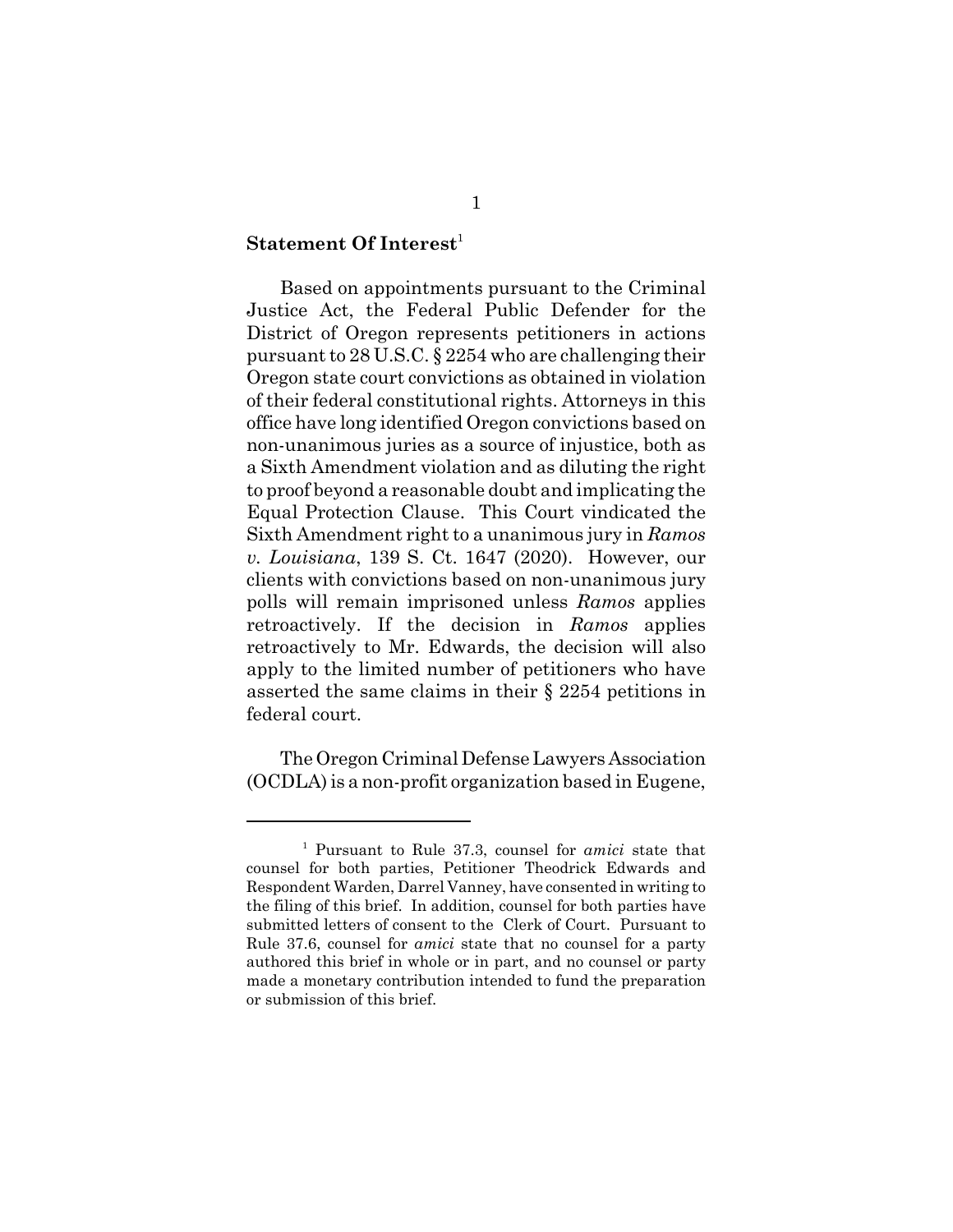Oregon. OCDLA's members are lawyers, investigators, and related professionals dedicated to defending individuals who are accused of crimes in Oregon. OCDLA serves the defense community by providing continuing legal education, public education, and networking. OCDLA members represent individuals asserting violations of federal constitutional rights in post-conviction actions in the Oregon state courts.

#### **Summary Of Argument**

In the *Ramos* pleadings before this Court, Louisiana and Oregon asserted that the number of persons convicted without jury unanamity would result in significant hardship to those States if relief were to be granted to the petitioner. While the briefs are not yet filed, *amici* anticipate that similar "floodgates" arguments will be made by the Respondent and counsel for the two States affected by *Ramos*.

*Amici* do not write to address the merits of Mr. Edwards' arguments and all the reasons that, under this Court's precedents, he is entitled to relief. Instead, *amici* write to address the possible results in Oregon if Mr. Edwards prevails in this matter. Specifically, we note that the number of persons seeking relief under *Ramos* has not been as high as anticipated and that, as has historically been the case in analogous circumstances, the criminal justice system is not so inflexible that it cannot adapt to assuring that Oregon's convictions and prison sentences comply with individuals' fundamental rights.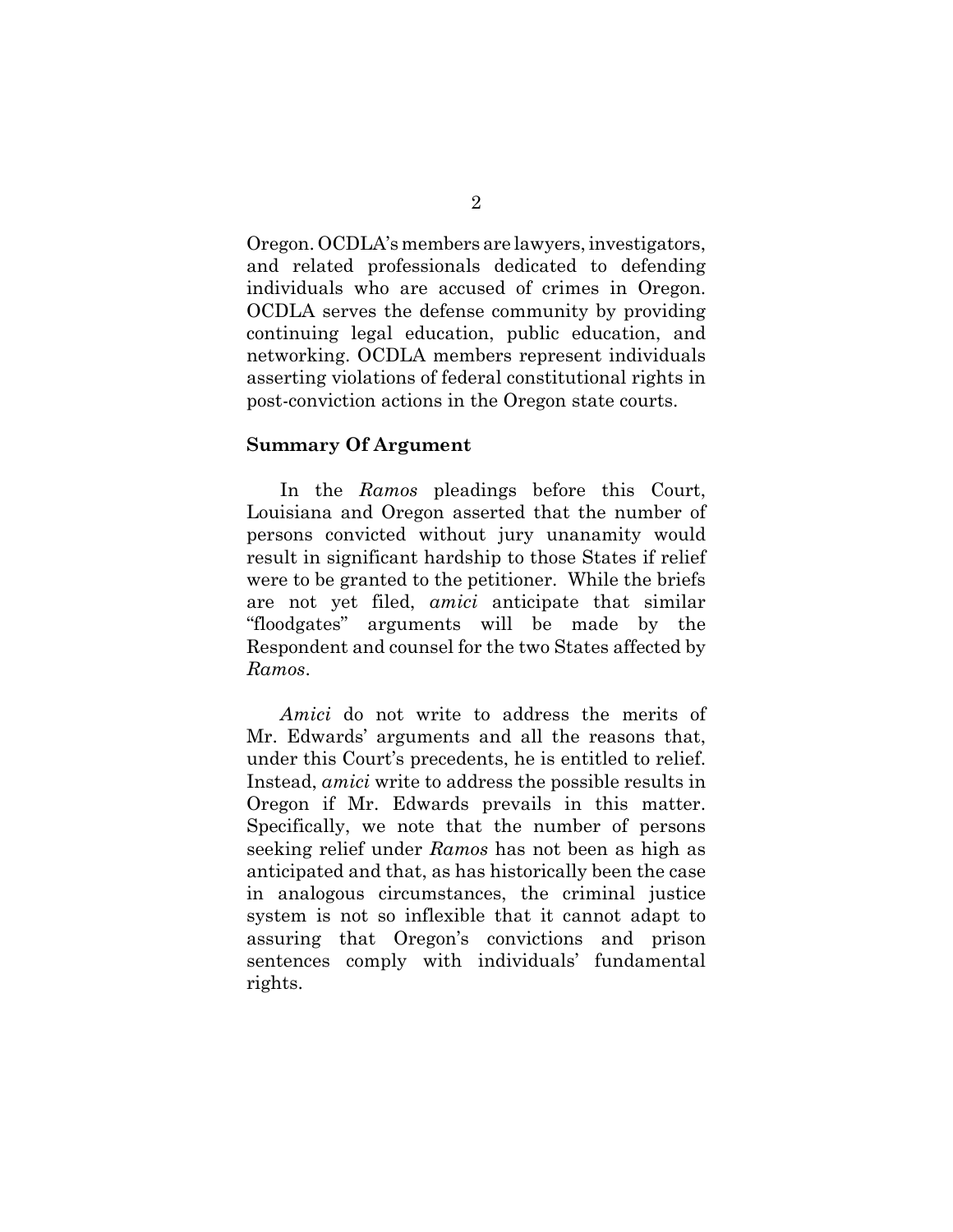First, far fewer individuals than counsel for the State of Oregon previously anticipated are likely to be granted relief on direct appeal under *Ramos*, and far fewer have filed – or are likely to file – state postconviction petitions to revisit old convictions.

Second, based on similar experiences in the federal system where retroactive application of criminal justice practices has caused tens of thousands of cases to be revisited, the federal courts have been able to smoothly implement the reforms. The stakeholders in the system – the courts, the prosecutors, and defense counsel – have all worked cooperatively to achieve agreed dispositions, with limited litigation. There is every reason to believe that the same processes will occur in Oregon if the ruling in *Ramos* is applied retroactively, so that such application will not cause an unmanageable disruption of Oregon's criminal justice system.

As this Court noted in *McGirt v. Oklahoma*, the types of concerns that Louisiana and Oregon are likely to present are easily overblown with exaggerated numbers:

But this number is admittedly speculative, because many defendants may choose to finish their state sentences rather than risk reprosecution in federal court where sentences can be graver. Other defendants who do try to challenge their state convictions may face significant procedural obstacles, thanks to well-known state and federal limitations on postconviction review in criminal proceedings.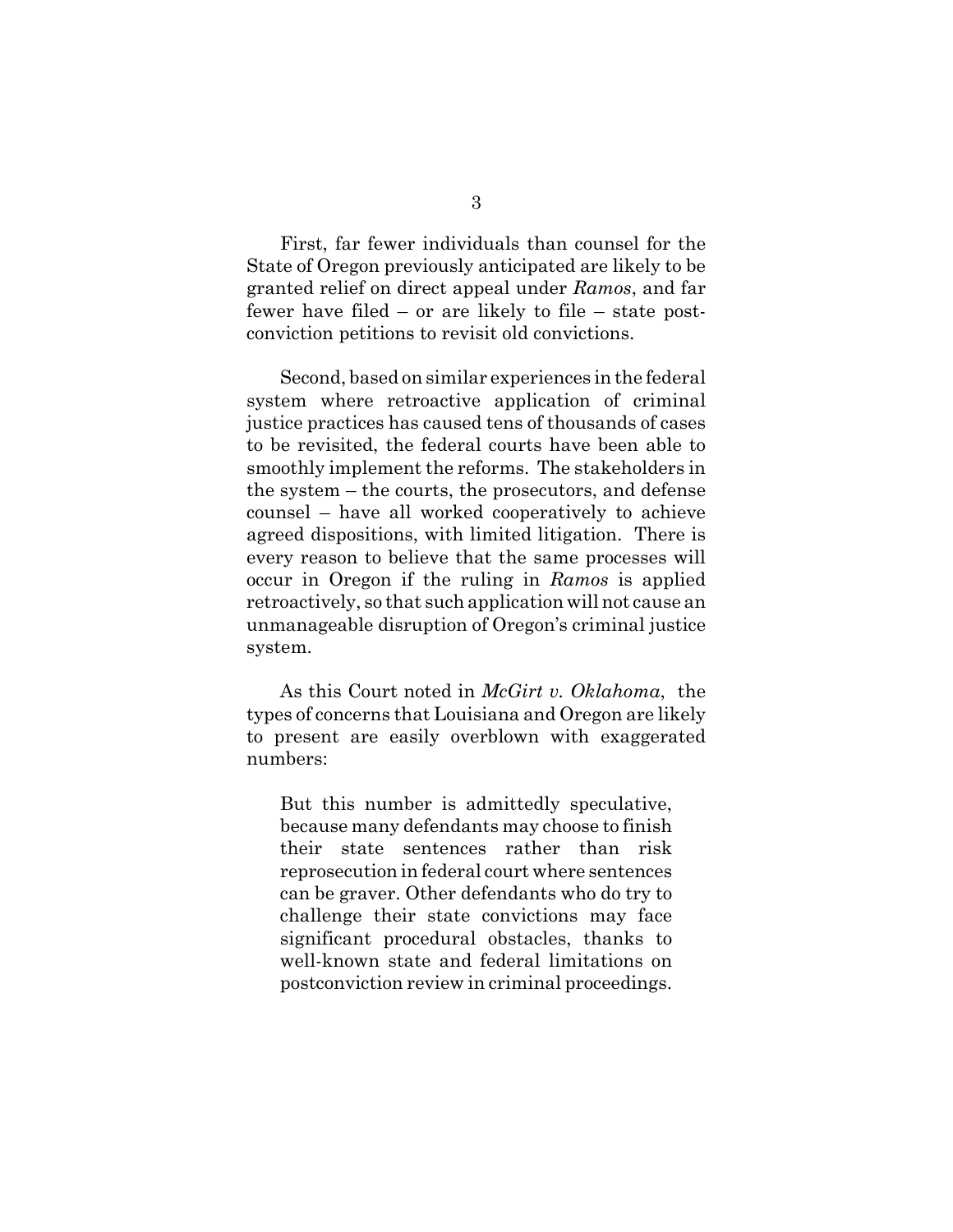No. 18-9526, 2020 WL3848063, \*19-20 (U.S., July 9, 2020). And, "[i]n any event, the magnitude of the legal wrong is no reason to perpetuate it." *Id.*

The magnitude of the legal wrong in Mr. Edwards' case, and in the case of other individuals convicted by non-unanimous jury votes, is exceptionally high given the essential truth-finding function of jury unanimity. This Court should find that its decision in *Ramos* applies retroactively.

#### **Argument**

## **A. As The Number Of Cases On Direct Appeal Reflects, The Number Of Cases Potentially Requiring Litigation On Collateral Review Is Relatively Low.**

In an *amicus* brief filed in *Ramos*, counsel for the State of Oregon asserted that the number of cases on direct appeal that would require reversal if relief were granted to the petitioner "easily may eclipse a thousand cases." *Brief of Amicus Curiae State of Oregon in Support of Respondent,* at 12, filed in *Ramos v. Louisiana,* Case No. 18-5924.

Since the decision in *Ramos*, counsel for Oregon has conceded that 269 cases on direct appeal need to be returned to the trial court level because the convictions were a result of non-unanimous jury verdicts. Conrad Wilson, *Oregon DOJ Concedes Hundreds Of Non-Unanimous Verdicts Should Be Tossed,* OREGON PUBLIC BROADCASTING (May 12,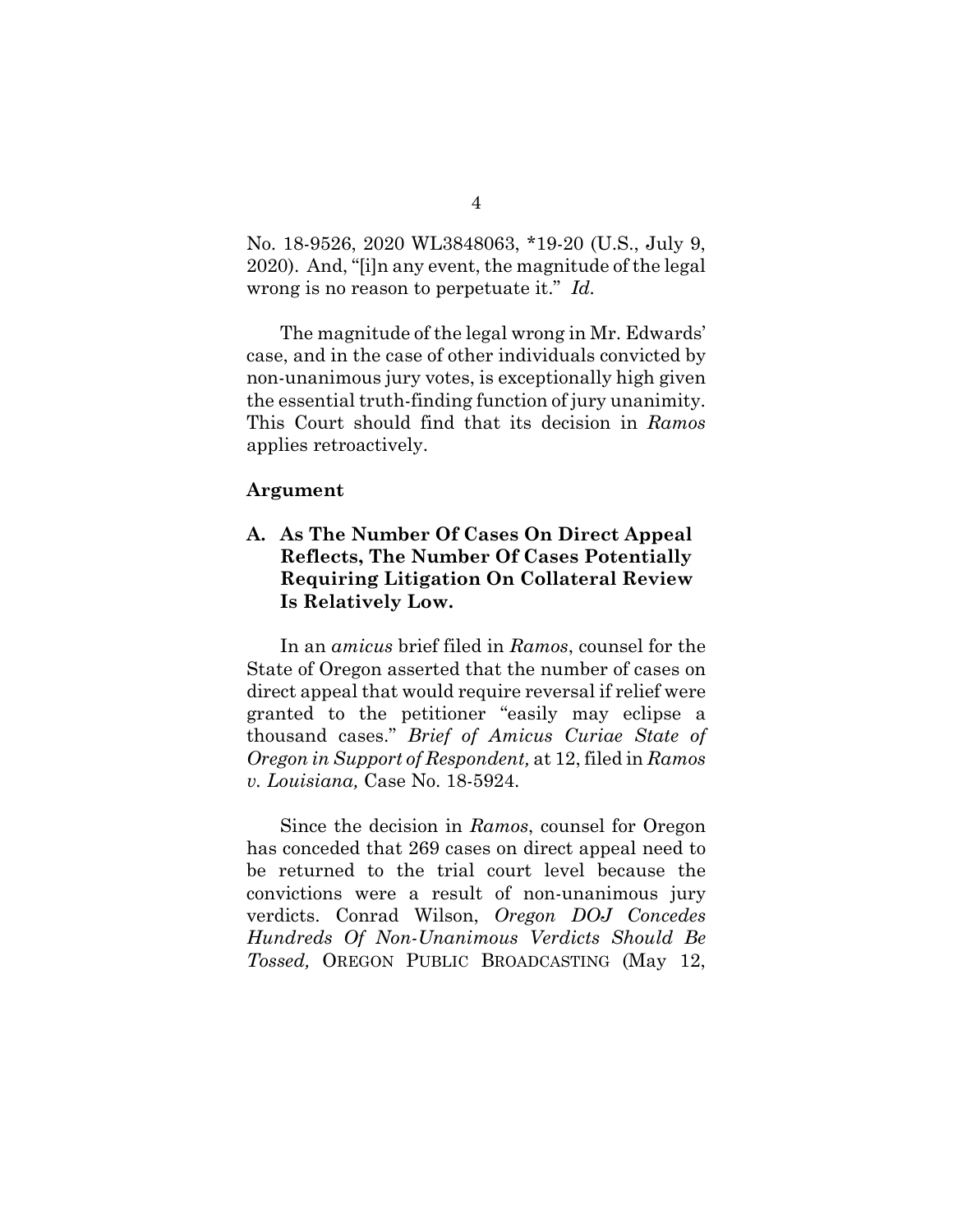2020).<sup>2</sup> Not over a thousand, not nearly a thousand, not even half of a thousand: the State of Oregon conceded that only 269 cases were pending in Oregon on direct appeal that raised the non-unanimity issue at the time *Ramos* was decided. Even that number may not be an accurate reflection of how many cases will present viable claims under *Ramos* in the event that decision is held to apply retroactively.

Since the decision in *Ramos*, the Criminal Justice Reform Clinic of the Lewis and Clark Law School, run by Professor Aliza Kaplan, has put together a packet of information for individuals whose convictions were possibly by non-unanimous jury verdicts, and who wish to pursue a successive state post-conviction petition to raise claims under *Ramos*. These would be the individuals whose convictions might be years, or even decades, old. There has been a concerted effort by both Professor Kaplan and attorneys with the Federal Public Defender's office to provide information regarding *Ramos* to individuals who are incarcerated in the Oregon state prisons. The Federal Public Defender's office has previously provided education and assistance to individuals incarcerated within the Oregon Department of Corrections, and attorneys with the office teach classes and seminars in those facilities. Attorneys also answer calls from state prisoners inquiring on *Ramos* issues.

<sup>&</sup>lt;sup>2</sup> Available at:

https://www.opb.org/news/article/non-unanimous-jury-oregon-to ss-verdicts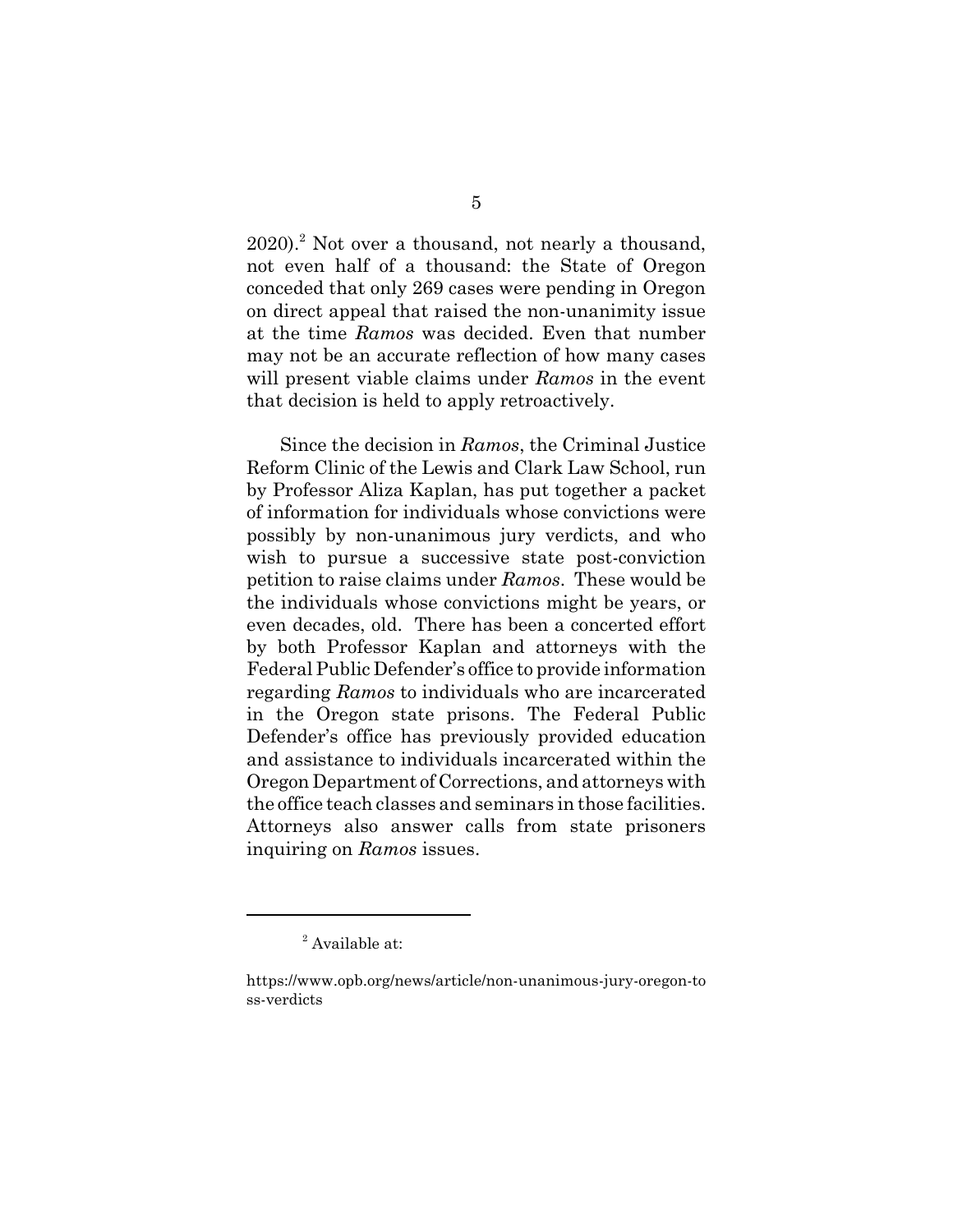Prisoners in Oregon are entitled to the appointment of counsel in state post-conviction proceedings. Accordingly, as soon as a petition is filed, it is sent to the Post-Conviction Consortium for review and assignment of counsel.<sup>3</sup> Consultation with the head of that Office this week established that there were 52 new successive state petitions that had been filed seeking to raise claims under *Ramos* – although four of those petitions were filed by a single individual, and two by another. Further, some petitioners appear to have actually pled guilty at the trial level, while others appear to involve defendants whose verdicts were, in fact, unanimous. So the numbers of cases that could possibly result in new trials is considerably lower.

Similarly, of the roughly 15 individuals who have directly contacted the Federal Public Defender's office for assistance on *Ramos* related issues, at least one quarter of those individuals are unlikely to be able to mount any successful challenge under *Ramos*. Sometimes this is because a review of their files reflects that the jury was unanimous. Sometimes the jury was non-unanimous on some counts but was unanimous on others, and all counts were sentenced concurrently so no meaningful relief would be available. Some of the individuals who have contacted the office did not proceed to a jury trial at all, but either had a bench trial or pled guilty. And sometimes there is no way to discern whether or not there was a non-unanimous jury poll.

<sup>3</sup> Oregon Post-Conviction Consortium, site available at:

http://oregonpcr.com/oregon-post-conviction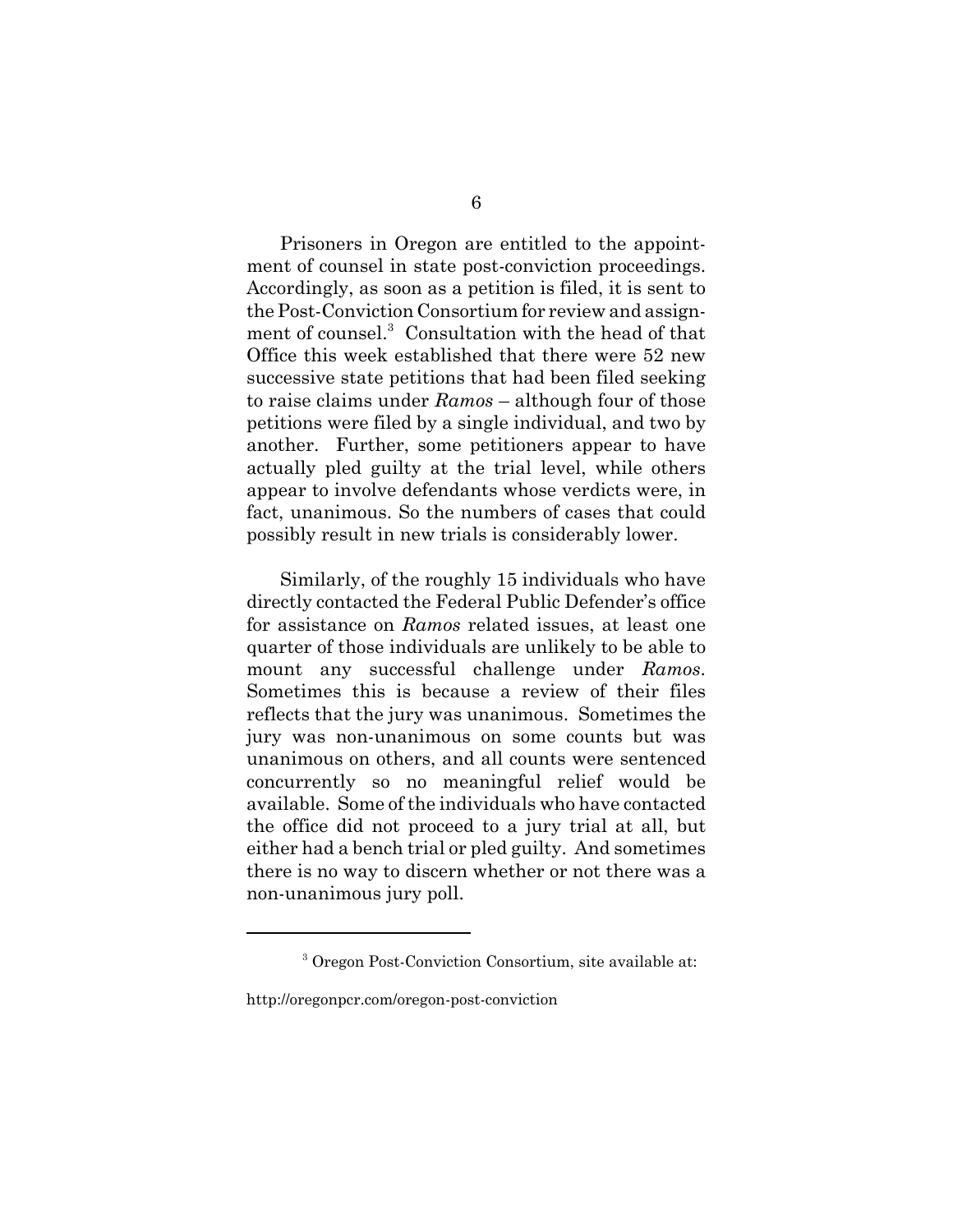In a significant percentage of the Oregon cases with jury trials, the defense counsel did not request a poll of the jury. Even when jury polls were conducted, sometimes the only information reflected on the record was that at least ten jurors voted to convict. A report of the Oregon Public Defense Services has confirmed that, in 37% of jury trials, there was no polling requested, or any such polling was not adequate to determine if the jury was unanimous or not, for reasons including that it was not made part of the trial record. Oregon Office of Public Defense Services Appellate Division*, On the Frequency of Nonunanimous Felony Verdicts in Oregon: A Preliminary Report to the Oregon Public Defense Services Com* $mission$ , at 4 (May 21, 2009).<sup>4</sup> Years after the fact, there is little likelihood of determining if any jury was, or was not, unanimous. This is particularly true because Oregon has extremely restrictive rules precluding contact with jurors without leave of court, which is only granted on a showing of good cause. *See* Oregon Rules of Professional Conduct  $3.5(c)$ & $(e)$ ; Oregon Uniform Trial Court Rule 3.120; United States District Court for the District of Oregon, Local Rule of Civil Procedure 48-2.<sup>5</sup>

4 Available at:

5 Moreover, the Oregon Supreme Court has held that it will not consider the affidavit of a juror to impeach a verdict posttrial unless that affidavit proves the existence of a separate crime, not simply some misconduct*. Pinnell v. Palmateer*, 200 Or. App. 303, 317, 114 P.3d 515, 525 (Or. App. 2005). A juror's vote to

https://www.oregon.gov/opds/commission/reports/PDSCReportN onUnanJuries.pdf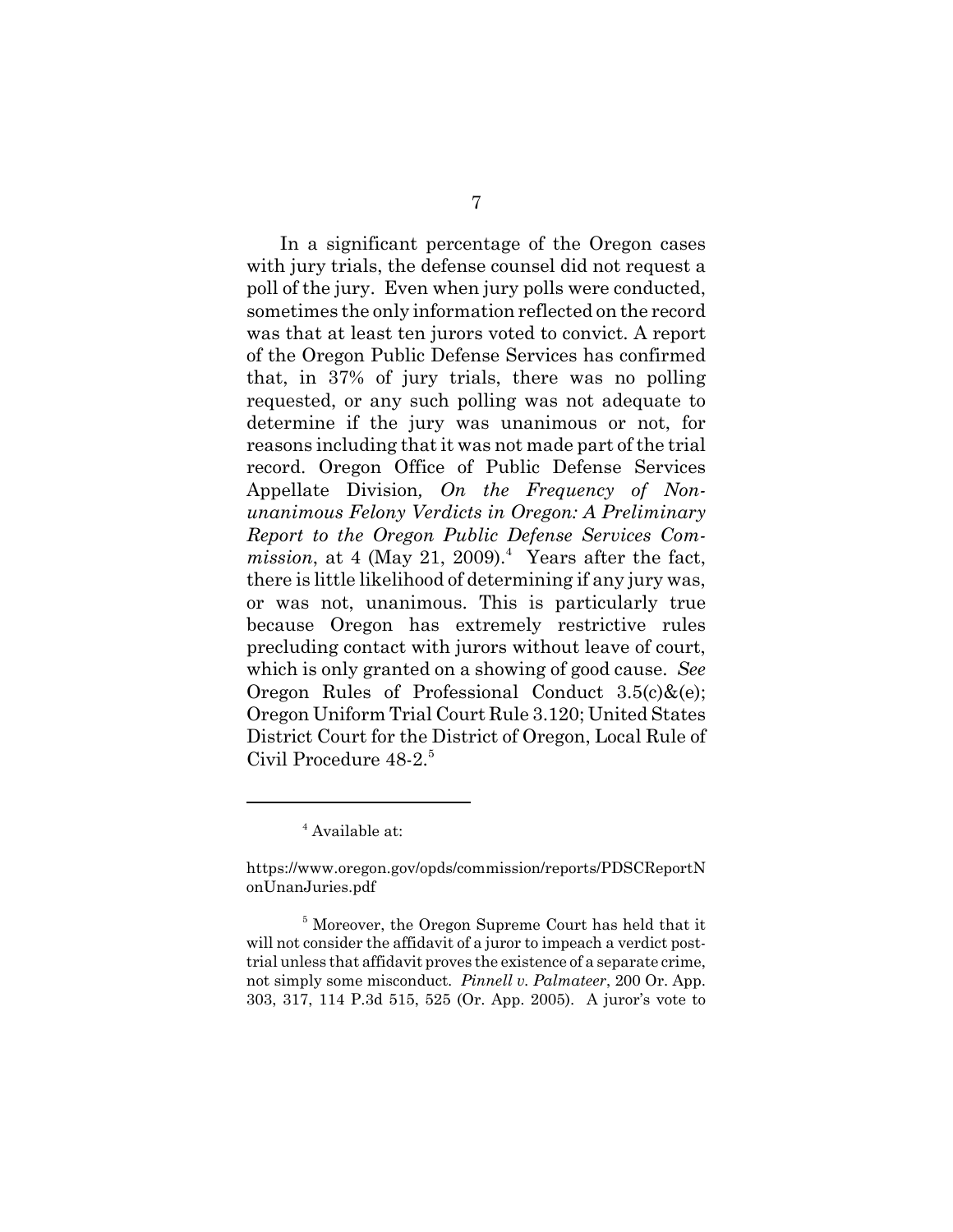After this Court granted the writ of certiorari in *Ramos*, there was a significant effort to have trial counsel throughout the state raise and preserve claims regarding convictions by a non-unanimous jury. Moreover, it also appears that more cases went to trial during that time than anticipated. And while *Ramos* was pending, state appellate counsel made efforts to stay cases that presented the issue while awaiting the ruling of this Court. Even with these efforts, between March 18, 2019 (the grant of certiorari in *Ramos*), and April 20, 2020 (the decision), there were still only a total of 269 cases in Oregon pending on direct appeal that presented the issue in a manner requiring an immediate grant of relief – not the thousand or more cases anticipated by the State of Oregon. Given the concerted effort to raise and preserve the issue, this number is likely to be higher than the typical year.

In addition, many individuals may not seek to challenge their old convictions at all in spite of the lack of unanimity. After the decision in *Ramos*, the Federal Public Defender undertook outreach efforts to past clients of the office, dating back to 2005, where the federal petitions had raised claims regarding nonunanimous jury verdicts. The majority of those clients had already served all of their sentence, including their time on post-prison supervision. Fewer than a quarter of those individuals responded to the inquiries and were considering filing a successor petition in state court under *Ramos*. Many individuals who are

acquit or convict does not constitute misconduct, much less a separate crime.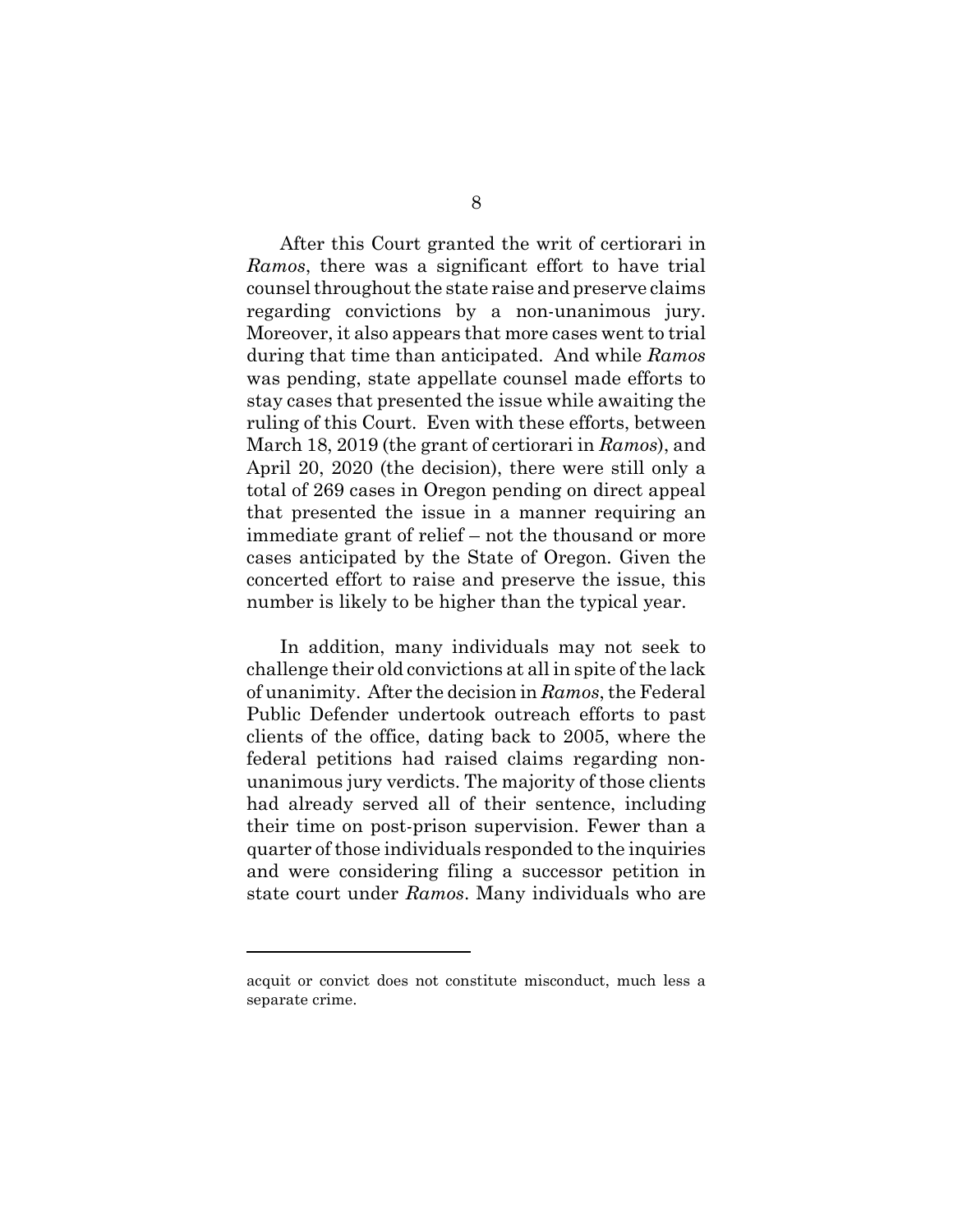long past their sentence end date would have little reason to revisit their cases from so long ago.

In sum, there were not huge numbers of cases pending on direct appeal that needed to be remanded for a retrial after *Ramos*, and to date just over fifty successive state post-conviction petitions have been filed seeking to challenge old convictions based on that ruling. For that small percentage of individuals who may decide to seek relief if *Ramos* is deemed to be retroactive, who can prove that their jury was nonunanimous and that they are entitled to some form of relief, there still would not necessarily be a retrial in every such case. Many of those cases are likely to be subject to renegotiation and resolution, rather than a retrial.

**B. In Other Criminal Justice Contexts, Retroactive Changes Have Resulted In The Efficient Review And Resolution Of Thousands Of Prior Convictions And Sentences, With Relatively Few Cases Requiring Litigation.**

Over the last decade there have been significant systemic changes in the federal criminal justice system, either from amendments adopted by the U.S. Sentencing Commission, legislative enactments by Congress, or substantive criminal law decisions by this Court. Those changes have often been applied retroactively, dramatically affecting the sentences, and at times the convictions, of tens of thousands of individuals who had previously been deemed guilty of federal criminal offenses. These changes include: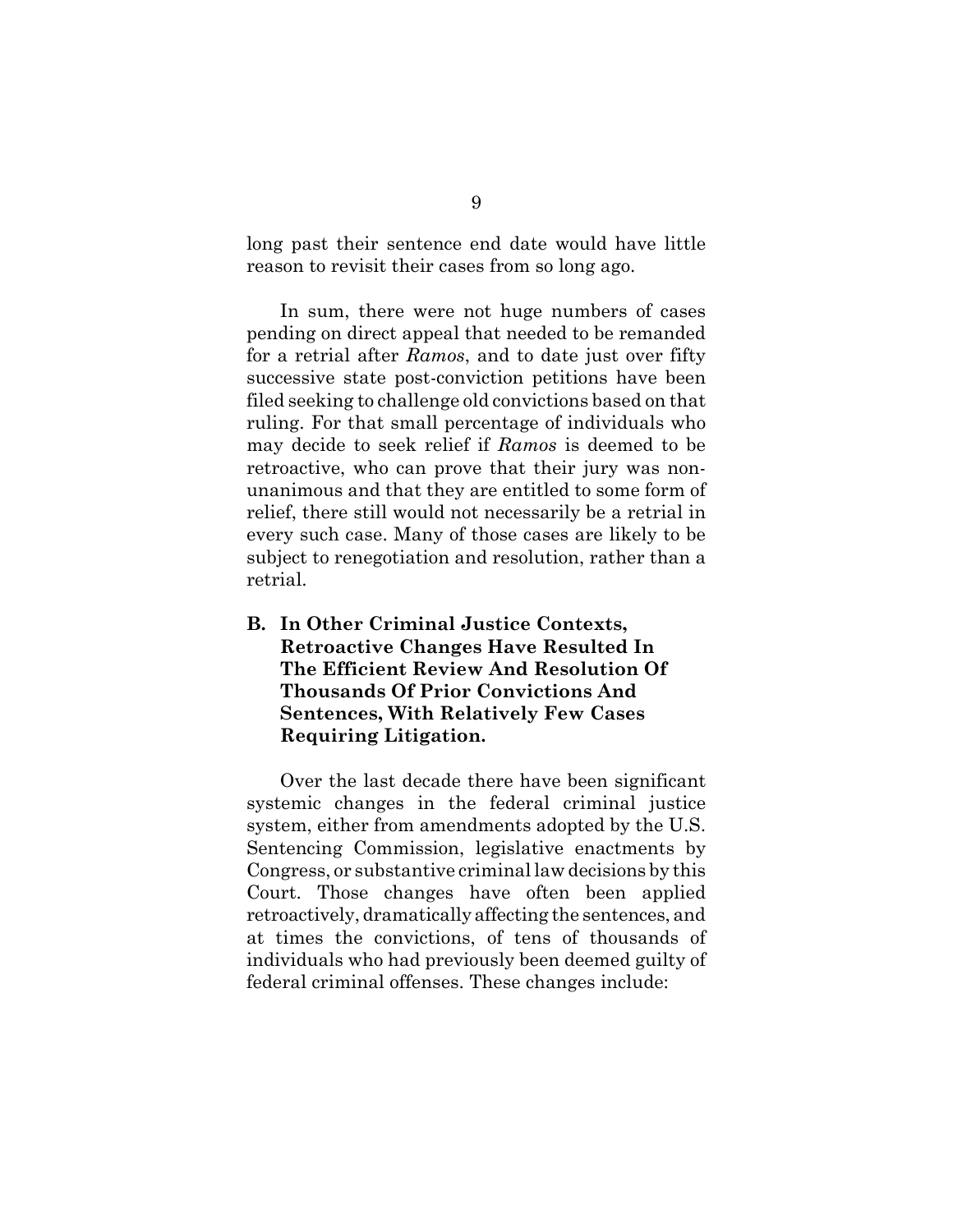- The Sentencing Commission's decision in 2007 to decrease the Drug Quantity Table of the Sentencing Guidelines for crack cocaine offenses by two levels, and to make that change retroactive, commonly referenced as the "Crack-Minus-Two" amendment.
- Congress's decision in the Fair Sentencing Act of 2010, Pub. L. No. 111-220, § 2(a), 124 Stat. 2372, to reduce the crack-powder cocaine sentencing disparity and to eliminate certain mandatory minimum sentences, which Congress made retroactively applicable by the First Step Act of 2018, Pub. L. No. 115–391, 132 Stat. 5194 (2018).
- The Sentencing Commission's decision in 2010 to further decrease the Drug Quantity Table for crack cocaine offenses, consistently with the Fair Sentencing Act, and to make that change retroactive.
- The Sentencing Commission's decision in 2014 to downwardly adjust the entire Drug Quantity Table of the Sentencing Guidelines by two levels – commonly referenced as "Drugs-Minus-Two" – and to make that change retroactive with a built-in one-year delay.
- This Court's decision in *Johnson v. United States*, 135 S. Ct. 2551 (2015), which held the residual clause of the Armed Career Criminal Act, 18 U.S.C. § 924(e)(2)(B), void for vagueness, and which was deemed retroactively applicable in *United States v. Welch*, 136 S. Ct. 1257 (2016).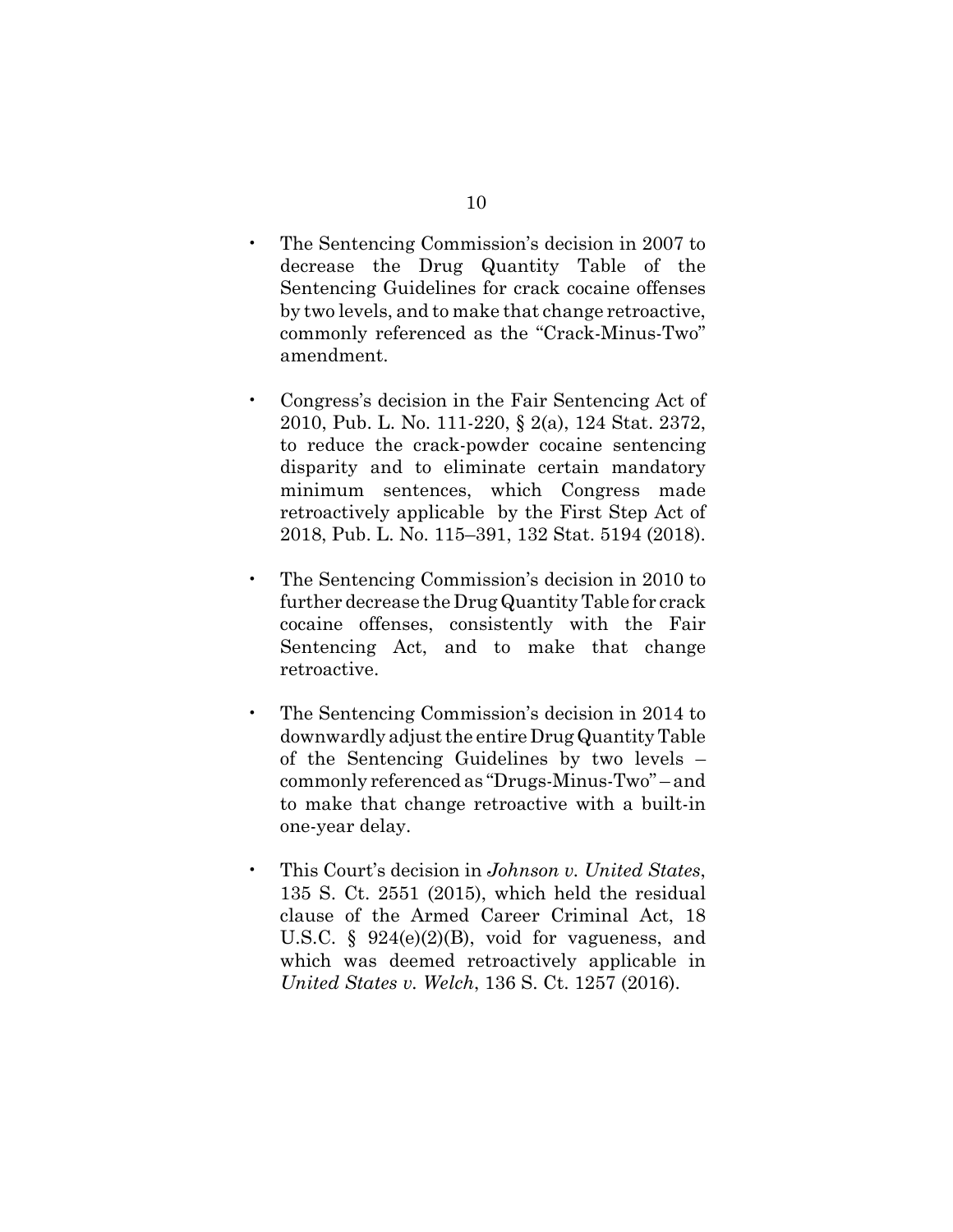In each of these instances, it was anticipated that the federal courts would need to revisit a substantial number of cases, many of which were years, if not decades, old.

When the Sentencing Commission adopted the Crack-Minus-Two amendment, the Report of the Office and Research and Data for the Commission anticipated that:

19,500 offenders who would appear to be eligible to seek a reduced sentence under this amendment includes: (A) 17,127 offenders sentenced between fiscal years 1992 and 2006 who have been verified by the Federal Bureau of Prisons (BOP) as still incarcerated (as explained in further detail below); and (B) 2,373 offenders sentenced during the first three quarters of fiscal year 2007 (as explained in further detail below). Of the 19,500 offenders, more than one-third (n=7,187) were sentenced after the decision in *Booker*. <sup>[6]</sup> [footnote omitted]

Glen Schmitt, Lou Reedt & Kenneth Cohen, *Analysis of the Impact Of the Crack Cocaine Amendment if Made Retroactive*, Letter to the Chair and Commissioners of the U.S. Sentencing Commission, at 5 (October 3, 2007).<sup>7</sup> The fact that *Booker* was impli

<sup>7</sup> Available at: [continued]

<sup>6</sup> *United States v. Booker*, 543 U.S. 220 (2005).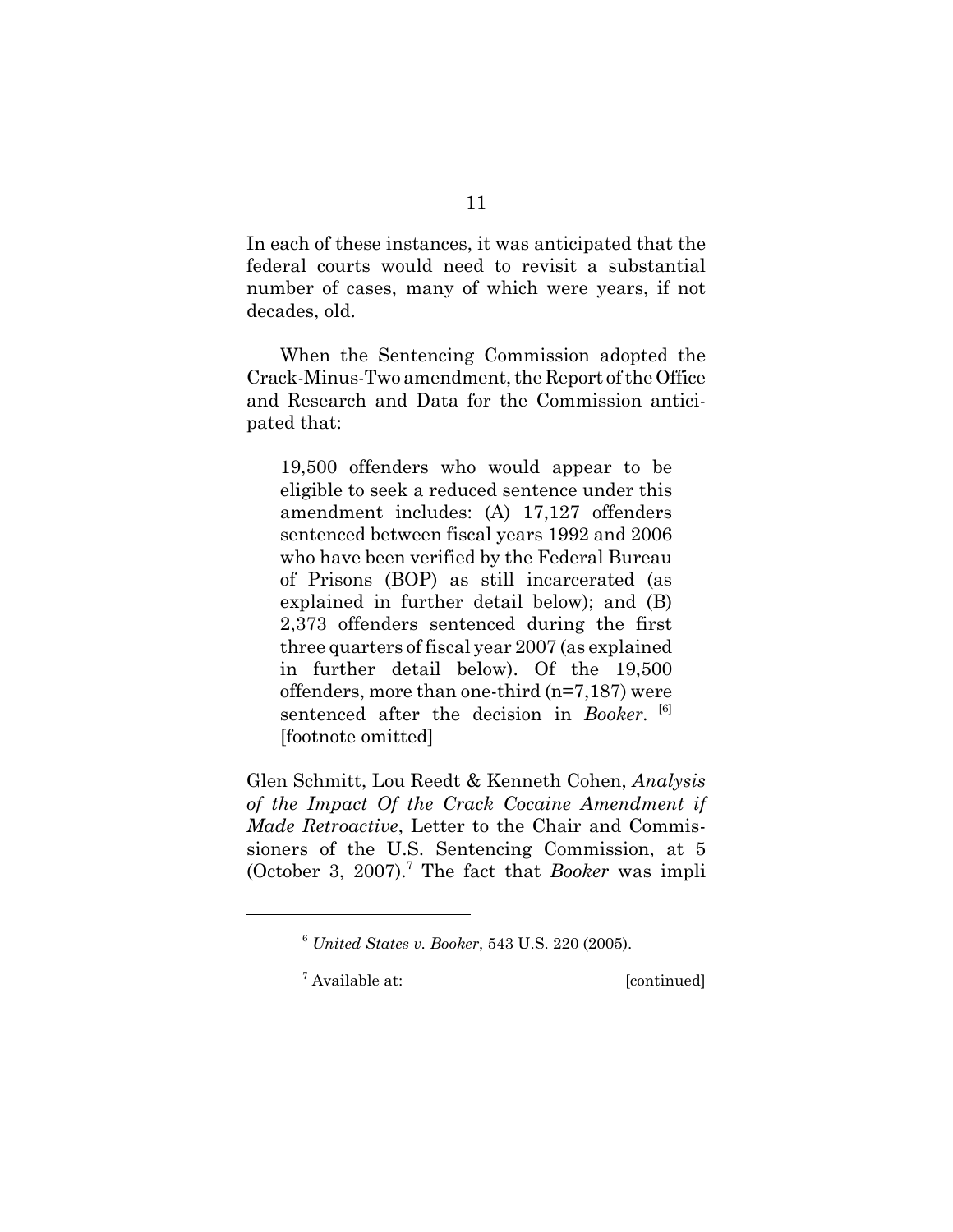cated in 7,187 cases meant that the Commission anticipated that these resentencings would require consideration of far more information to arrive at a "reasonable" sentence rather than strict application of a Guidelines analysis.

This estimate was largely borne out by the statistics subsequently gathered by the Commission. According to the Sentencing Commission's *Preliminary Crack Cocaine Retroactivity Data Report*, published in June  $2011$ ,  $^8$  district courts entertained a total of  $25,143$ petitions for relief under the Crack-Minus-Two amendment, of which 62%, or 16,148, were granted. *Id.* at 4, Table 1.

The Fair Sentencing Act of 2010 did not involve such significant filings, but the Commission has reported that approximately 6,800 individuals filed motions to receive, and received, reduced sentences as of December 2014. U.S. Sentencing Commission, *Report to Congress: Impact of the Fair Sentencing Act* of 2010, at 26 (August 2015).<sup>9</sup> When the First Step Act

<sup>9</sup> Available at: [continued]

https://www.ussc.gov/sites/default/files/pdf/research-and-publica tions/retroactivity-analyses/impact-analysis-crack-amendment/ 20071003\_Impact\_Analysis.pdf

<sup>8</sup> Available at:

https://www.ussc.gov/sites/default/files/pdf/research-and-publica tions/federal-sentencing-statistics/2007-crack-cocaine-amendme nt/20110600\_USSC\_Crack\_Cocaine\_Retroactivity\_Data\_Report .pdf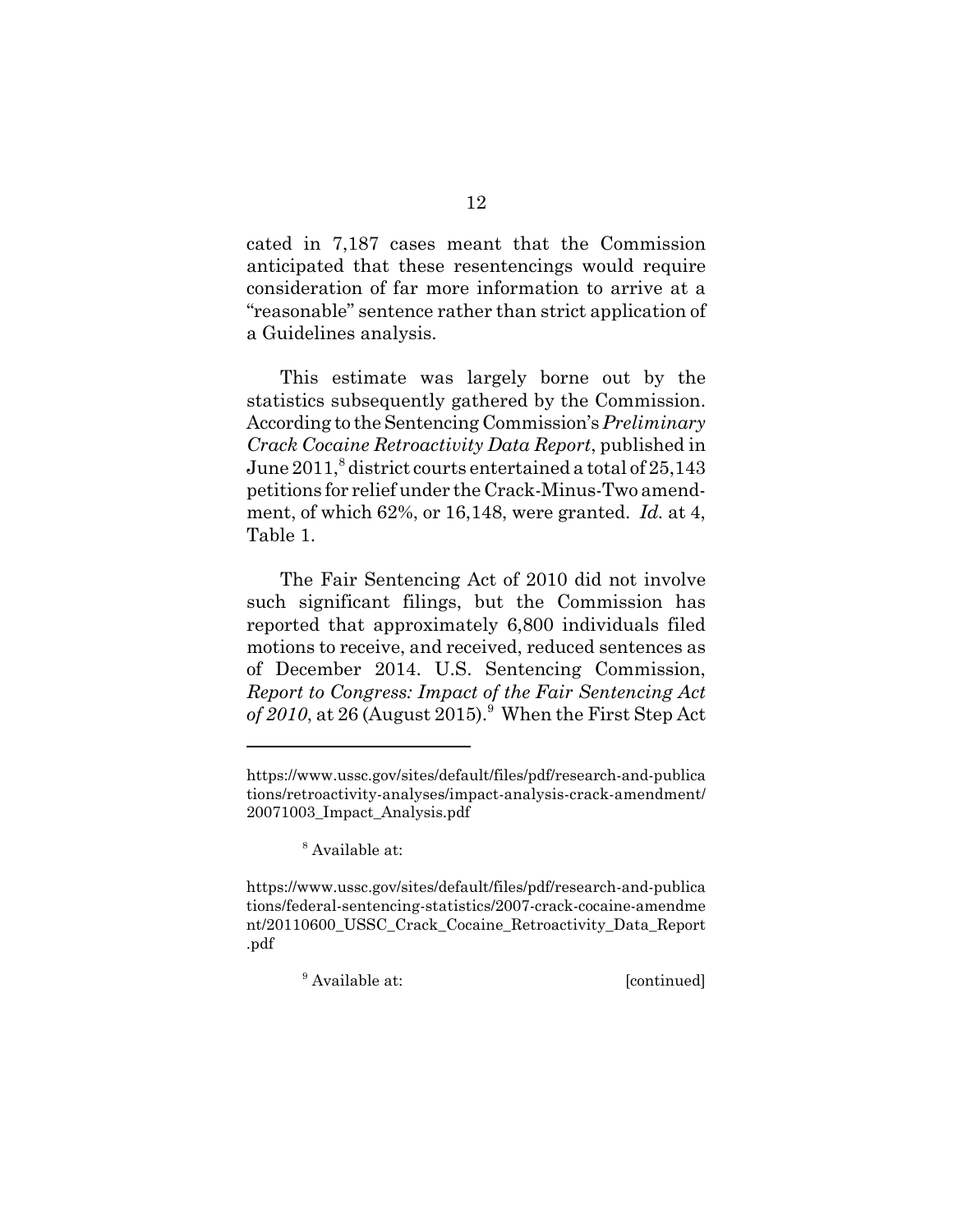was adopted in 2018 allowing for retroactive application of the Fair Sentencing Act, an additional 2,387 individuals sought and obtained resentencing proceedings and a grant of relief. U.S. Sentencing Commission, *First Step Act of 2018 Resentencing Provisions Retroactivity Data Report*, at 4, Table 1 (January 2020). $^{10}$ 

Significantly greater numbers of cases arose as a result of the Drugs-Minus-Two amendment. The Commission adopted retroactive application of the Amendment estimating that:

[A]pproximately 46,000 offenders could potentially benefit from retroactive application of the Drugs Minus Two Amendment[.]

U.S. Sentencing Commission, *Retroactivity & Recidivism: The Drugs Minus Two Amendment*, at 4  $(July 2020).<sup>11</sup> For that reason, the Commission delayed$ 

https://www.ussc.gov/sites/default/files/pdf/news/congressional-t estimony-and-reports/drug-topics/201507\_RtC\_Fair-Sentencing-Act.pdf

 $10$  Available at:

https://www.ussc.gov/sites/default/files/pdf/research-and-publica tions/retroactivity-analyses/first-step-act/20200203-First-Step-Act-Retro.pdf

 $11$  Available at:

https://www.ussc.gov/sites/default/files/pdf/research-and-publica tions/research-publications/2020/20200708\_Recidivism-Drugs-Minus-Two.pdf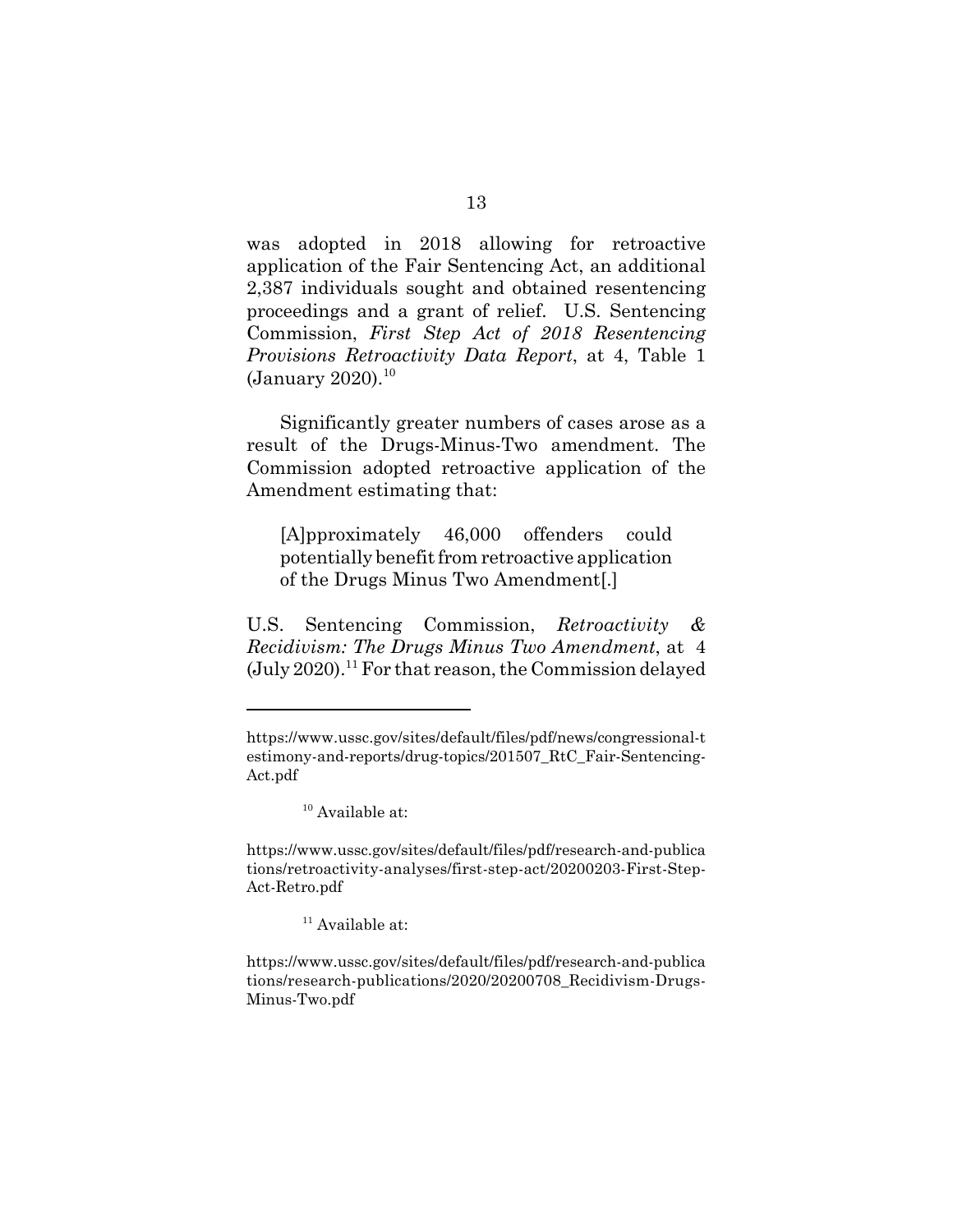implementation of the retroactive application of the amendment by one year. *Id.* at 4-5.

Again, the Commission's estimate was very nearly accurate. Approximately 50,676 motions for retroactive application of the Drugs-Minus-Two amendment had been filed as of the date of the Commission's July 2020 report, of which slightly less than two-thirds, or 30,852 motions, have been granted. *Id.* at 5. The Report also reflects that these motions involved detailed analyses of issues such as post-offense rehabilitation and public safety factors. *Id.* at 1, 5.

No readily available data confirms the number of cases that have been revisited based on the decision in *Johnson.* A quick Westlaw search documents 2,822 district court cases reference *Johnson* and the term "relief." The Federal Public Defender for the District of Oregon has kept its own statistics on *Johnson* cases, which reflect that a total of 108 petitions pursuant to 28 U.S.C. § 2255 were filed in our district by individuals raising claims under *Johnson*. Five of those cases were voluntarily dismissed after review and consultation with counsel in the office. The government rarely contested that *Johnson* provided an appropriate basis to review prior convictions and sentencings, and in the vast majority of cases, the government agreed to a resentencing proceeding, leaving only 10% of cases that required contested litigation on the issues.

In sum, according to statistics obtained and confirmed by the Sentencing Commission, in the last twelve years the United States District Courts have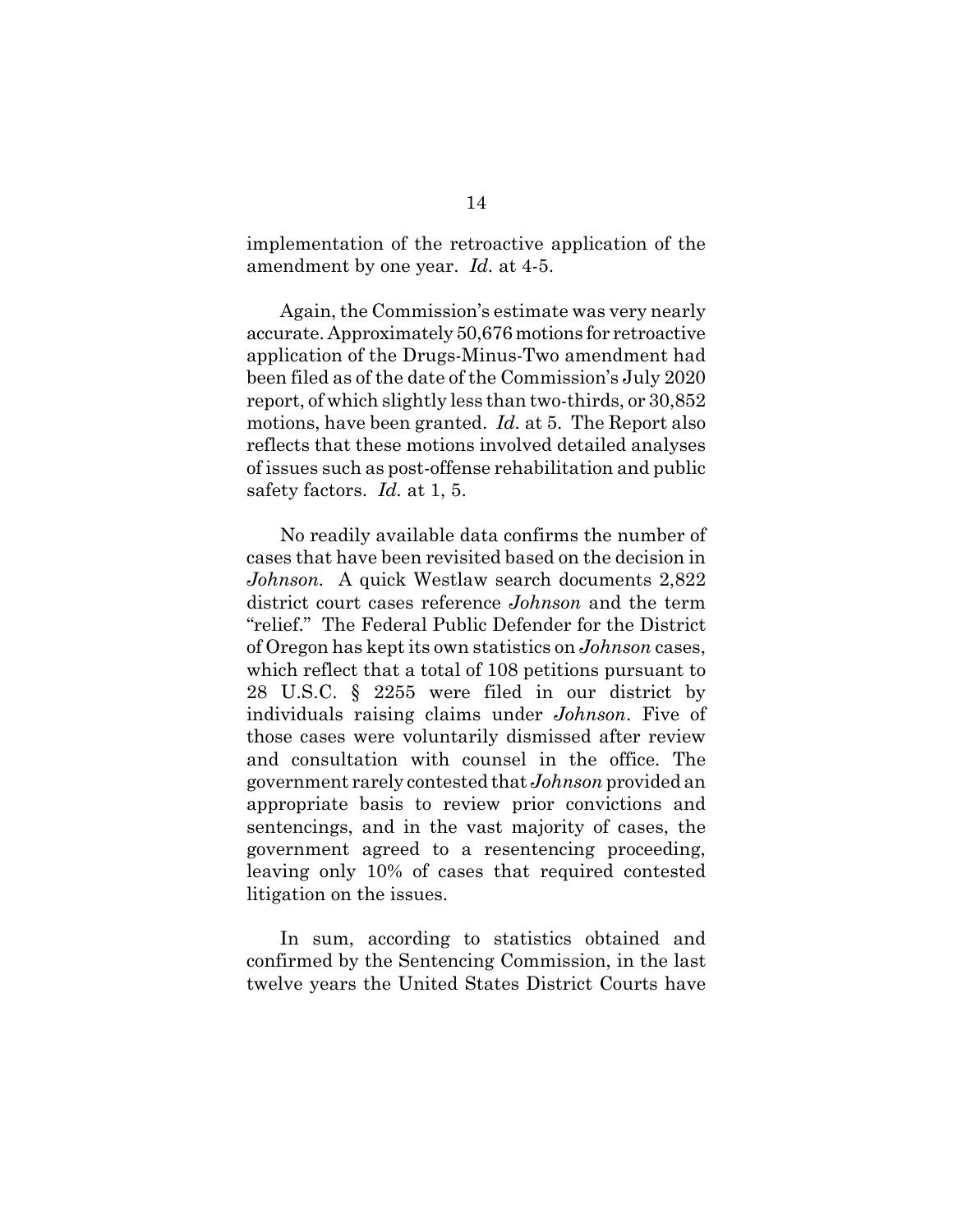entertained just over 85,000 filings seeking to review the proceedings in criminal cases that were already final – some of which had been finalized for decades – based on changes in the federal Sentencing Guidelines and under this Court's decisions in *Johnson* and *Welch.* Throughout that time, the district courts have continued to function and to address all matters pending before them without undue hardship. Instead, and as discussed next, the judges of the United States District Courts and the parties' counsel who appear before them – both for the defense and the government – have worked cooperatively to process and resolve these matters.

## **C. The Likely Result Of A Grant Of Relief To Mr. Edwards Will Be That The Majority Of Affected Cases Will Be Resolved Through Negotiation.**

It is not unusual for prosecutors to voice concerns that any change in the criminal justice system with a retroactive application will have grave consequences for the administration of justice.

In 2007, when the Sentencing Commission was considering the Crack-Minus-Two Guideline amendment and the retroactive application of that reform, such concerns were voiced by the Department of Justice, through the testimony of several prosecutors. *See* U.S. Sentencing Commission, *Public Hearing on Retroactivity*, Judge Ricardo H. Hinojosa,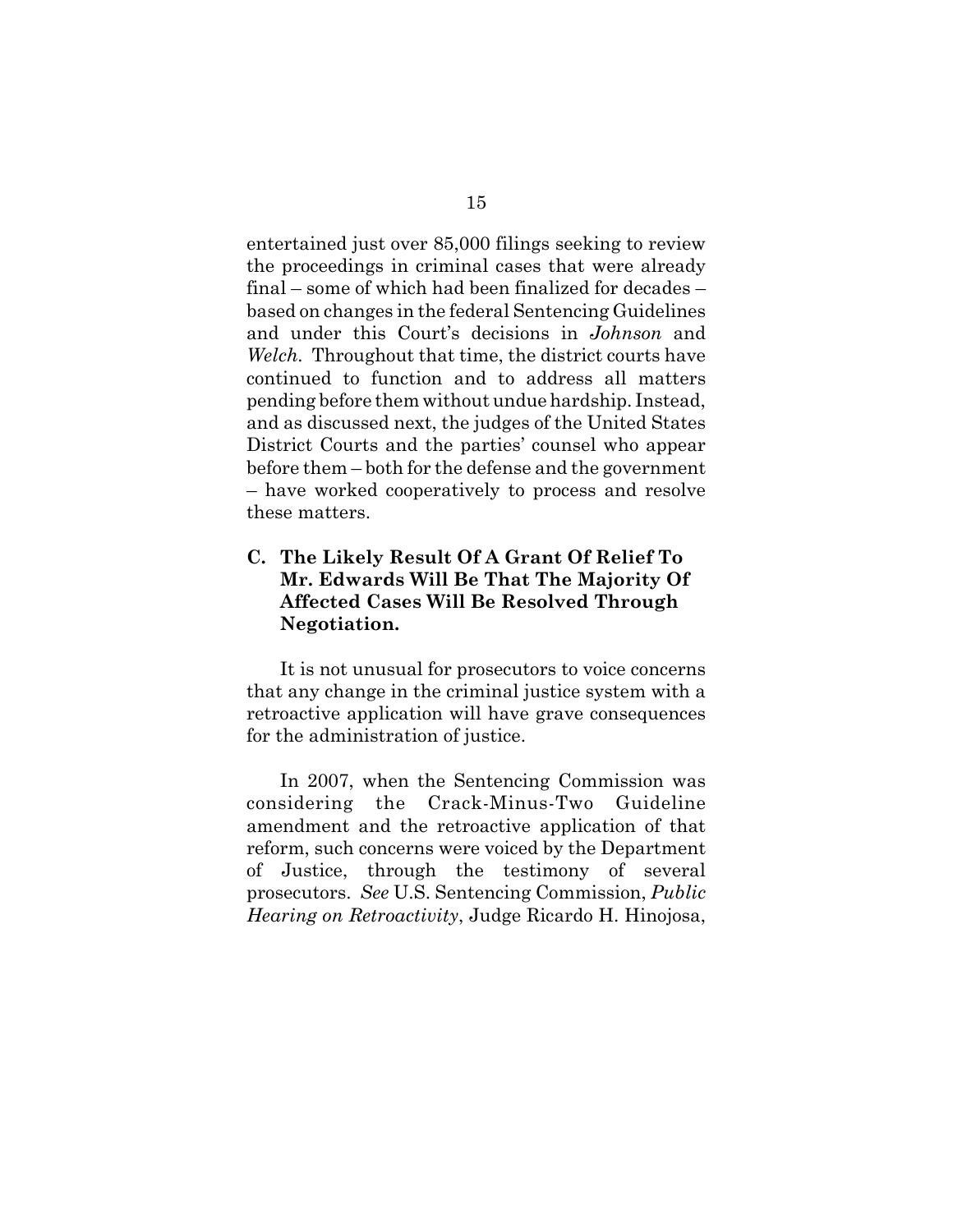Presiding (November 13, 2007).<sup>12</sup> Gretchen Shappert, then the United States Attorney for the District of North Carolina, noted that the Department of Justice had always "opposed retroactivity" for changes to the Guidelines. *Id.,* Testimony of United States Attorney Gretchen Shappart, at 133. Ms. Sheppart expressed the prosecutors' concerns about retroactive application of the amendment and the burden on the courts and prosecutors' offices:

The prosecutors who originally handled the cases will not be available. The witnesses who were involved in the case will not be available. Cases where there was a plea agreement and no appeal, transcripts from the original proceedings will not be available. They will have to be re-transcribed. So my concern is not the integrity of the bench. My concern is the tremendous strain upon the system and the inability of prosecutors to present all of the information that needs to be presented.

\* \* \*

We know that each of [the defendants] is probably going to want to have a sentencing hearing of some variation or another. Notwithstanding Rule 43, they're going to want to be in the district, that if possible, they're going to want an appointed counsel,

 $12$  Available at:

https://www.ussc.gov/sites/default/files/Transcript111307.pdf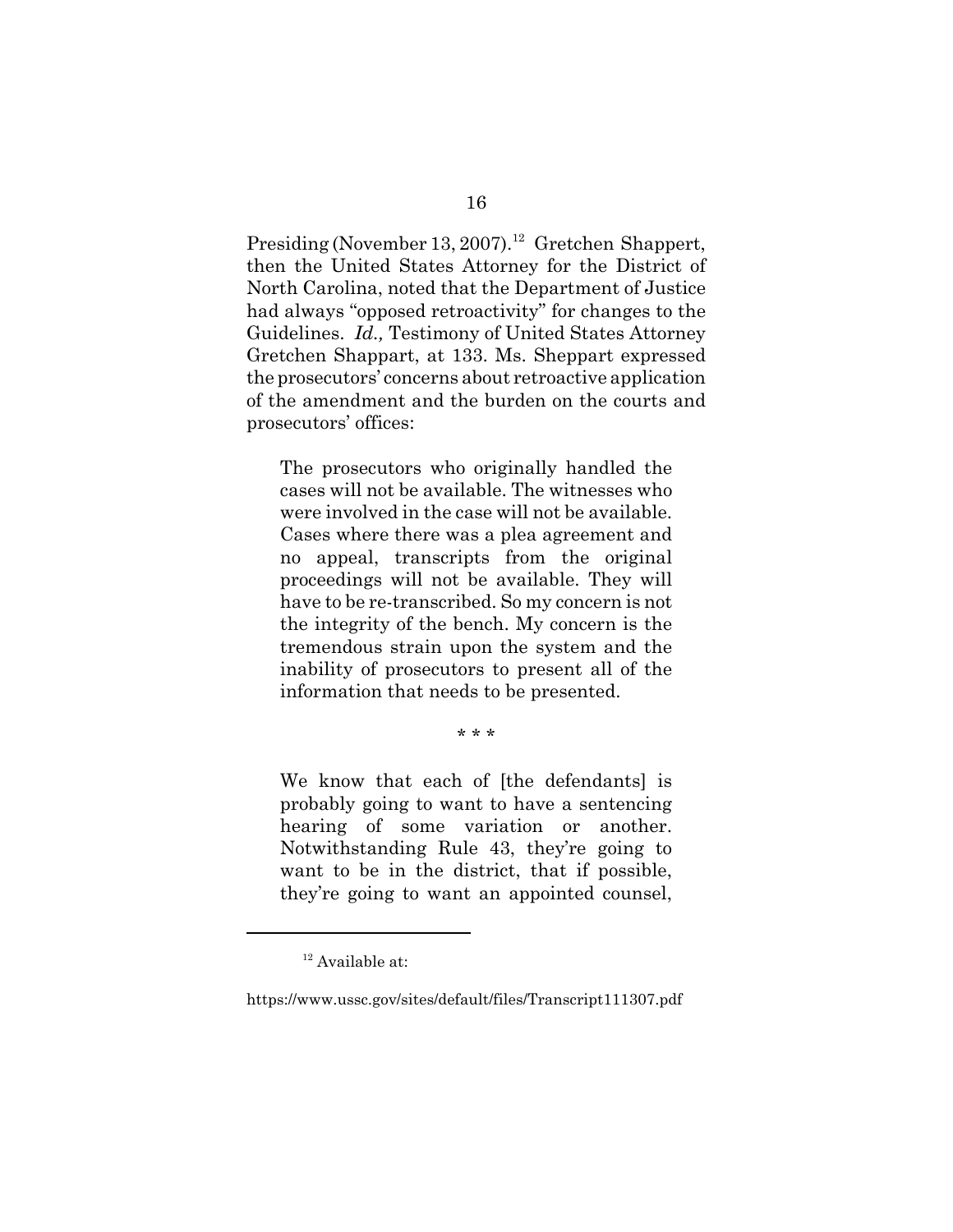and if possible, they're going to want to talk about rehabilitation in prison, any changes in their family circumstance or situation, and we will have, if *Booker* does apply, a lopsided *Booker* proceeding where we consider all of the minimizing factors but not the aggravating factors that would've been available at the original sentencing.

*Id.*, Testimony of United States Attorney Gretchen Shappart, at 128 & 130.

In contrast, the Oregon Federal Public Defender's office explained how such retroactive application could be – and had previously been – processed through the cooperation of all the stakeholders in the criminal justice system:

Twelve years ago the Commission promulgated a retroactive amendment on marijuana guidelines and the District of Oregon had a disproportionate number of people who were potentially affected. The court in Oregon adopted a protocol for handling very large numbers of cases [... which] depended on three basic areas. One was good communication; another, cooperation among the affected parties; and the third was good faith in the cooperation and trying to get to fair results in individual cases.

\* \* \*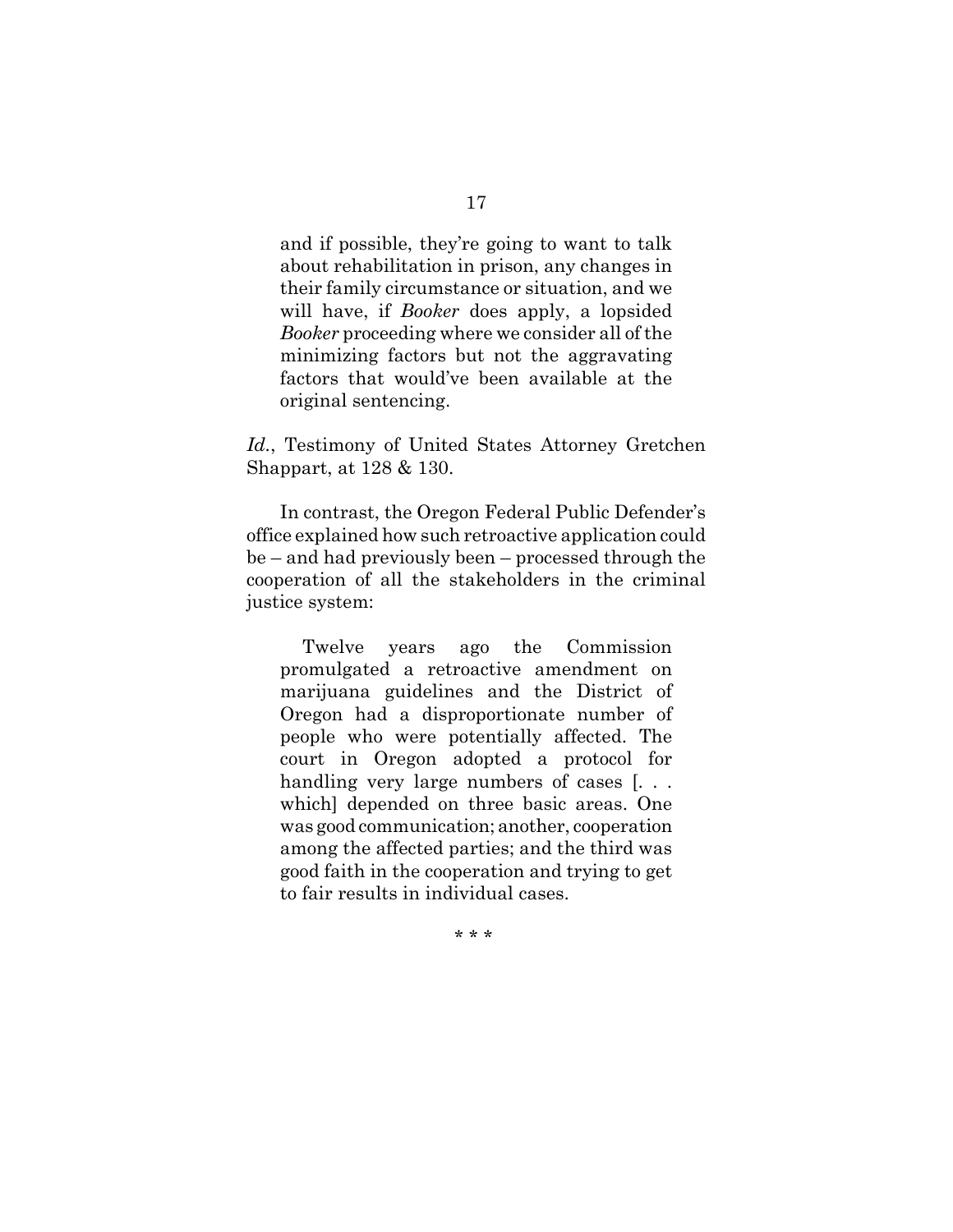[W]e met with the United States Attorney's office and the United States Attorney's office, my counterpart, had been consulting with the individual prosecutors in cases and basically coming up with what they thought would be a reasonable way of implementing a retroactive guideline[.]

\* \* \*

We found a remarkable number of the cases we were in agreement on. Some, we were close and send them back to the prosecutor, send them back to the defense lawyer, come back and have some more negotiation. In a remarkable number of the cases, we were able to get to an agreement of what the client, defense counsel and the prosecutor thought was a fair disposition.

*Id.*, Testimony of Stephen Sady, Chief Deputy Public Defender, at 58-61. On the very day the marijuana amendment became effective retroactively, the parties had already agreed to the resolution of 121 cases. *Id.* at 62.

Despite the concerns of the prosecutors, the Sentencing Commission determined to give the Crack-Minus-Two amendment retroactive affect. Again, the Federal Public Defender and other counsel worked cooperatively with their counterparts in the Department of Justice to seek just resolutions on behalf of the affected individuals. Litigation was the exception and negotiated resolutions were the general rule.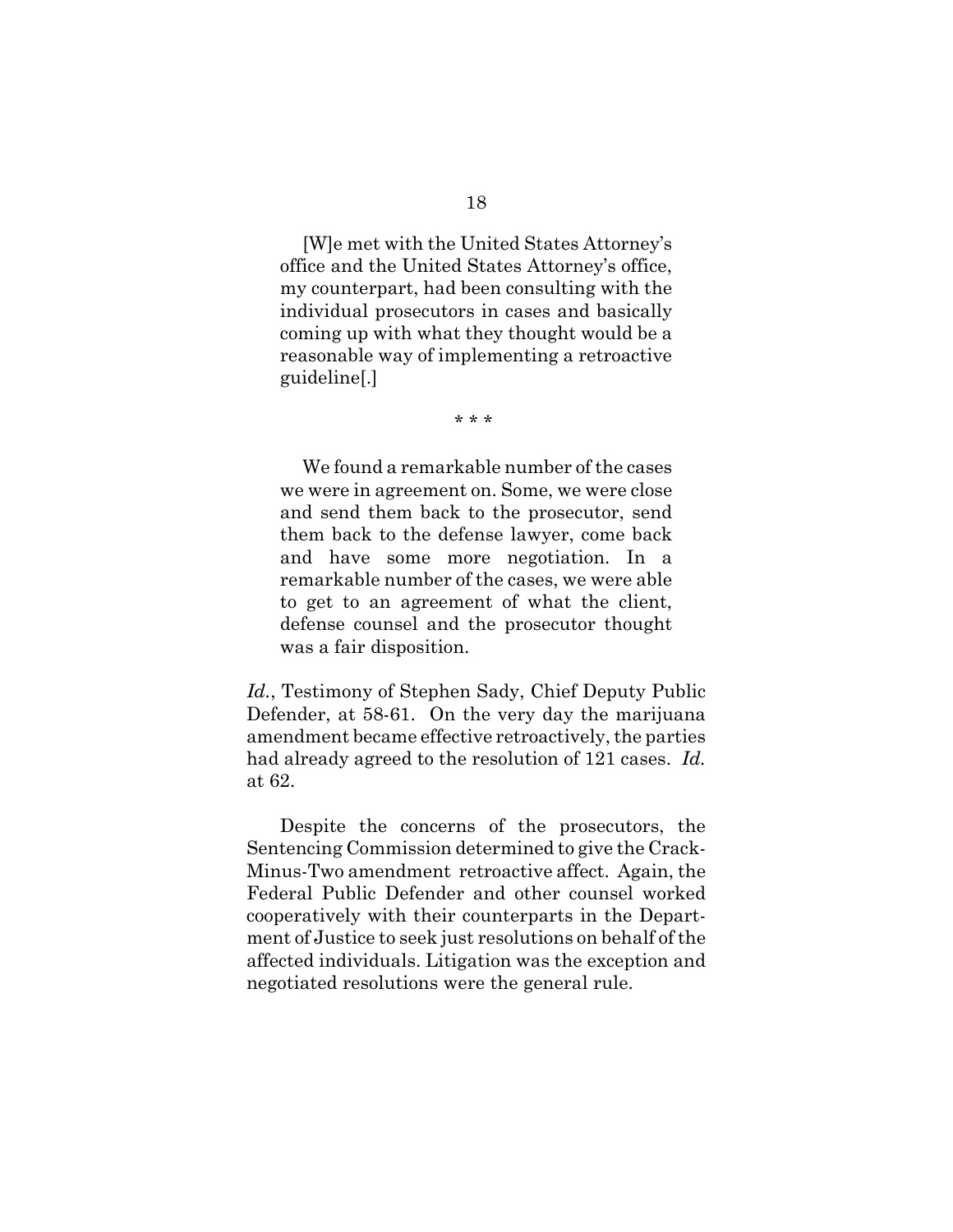There is every reason to believe that the Oregon state courts along with the defense and prosecution attorneys working in those courts will be able to do the same should *Ramos* be deemed to have retroactive application.

The Federal Public Defender's office and counsel with the Oregon Department of Justice have agreed to resolution of federal habeas matters pending under § 2254 in appropriate cases. Often that resolution leaves the conviction intact, but reduces the sentence – either to time served or a lesser sentence that is satisfactory to the client and the State. Sometimes the negotiation is able to revive a plea offer that had previously been made and rejected by individuals who were certain that the jury would find them to be innocent.

Individuals pursuing claims for relief under *Ramos* will be well aware that they have already had at least ten jurors vote to find them guilty of their crimes of conviction. The likelihood that they may be convicted again must be evaluated and compared against any favorable offer from the prosecution. There are many reasons why "criminal justice today is for the most part a system of pleas, not a system of trials." *Lafler v. Cooper*, 566 U.S. 156, 170 (2012). Individuals who have spent many years in custody are more likely to view a previously rejected plea offer as a more favorable outcome than risking a retrial. It is highly probable that a significant percentage of the cases that are able to present viable claims under *Ramos* will be resolved through negotiations.